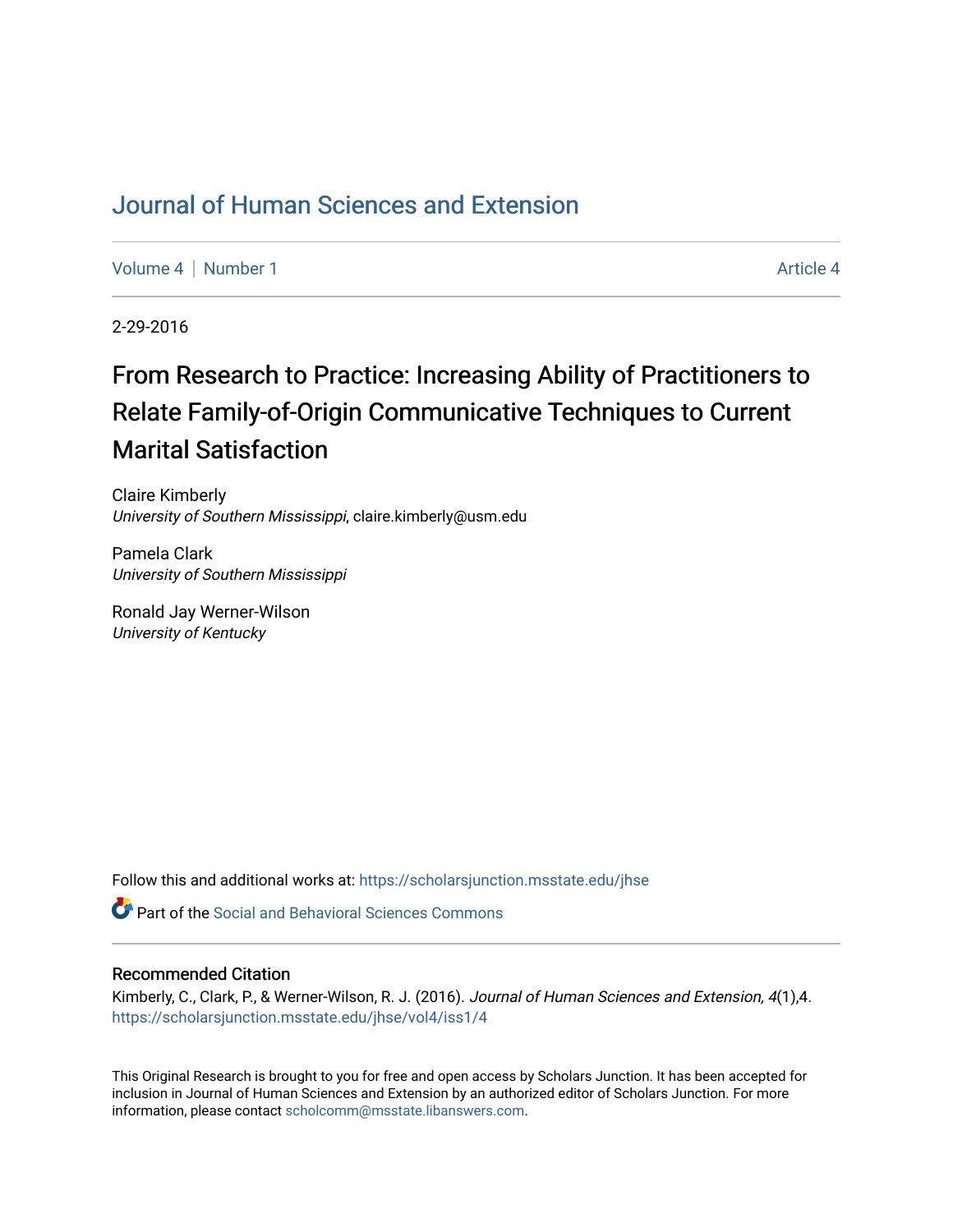# **From Research to Practice: Increasing Ability of Practitioners to Relate Family-of-Origin Communicative Techniques to Current Marital Satisfaction**

**Claire Kimberly Pamela Clark** *University of Southern Mississippi*

# **Ronald Jay Werner-Wilson**

*University of Kentucky* 

*Research has shown a connection between family-of-origin communicative techniques and later marital satisfaction. However, little has been done to see how this information can be incorporated in family life education settings. The purpose of this study is to make a connection between research and practice by testing the validity of easy-to-use measurements informing this relationship. The results of a survey from 649 married individuals about the communicative practices within their family-of-origin and in their current marriage support the ability of practitioners to understand techniques utilized in marriage by interpreting those used in childhood. By associating the literature between family-of-origin communication and marital dynamics in a practical way, practitioners and educators will be better able to assess and assist married couples in therapeutic or educational settings.* 

*Keywords:* family-of-origin communication, marital communication, family life education

#### **Introduction**

Family researchers have established a strong link between marital communication skills and marital satisfaction (Ledermann, Bodenmann, Rudaz, & Bradbury, 2010; Schoebi, Karney, & Bradbury, 2012). Communication patterns have been found to be a robust predictor of marital outcomes (Rogge, Bradbury, Hahlweg, Engl, & Thurmaier, 2006), a mediator of stress in marital relationships (Ledermann et al., 2010), and a factor in relationship violence (Cornelius, Shorey, & Beebe, 2010). However, the bulk of this research explored the dynamics within the current couple dyad, and only recently have researchers begun to turn their attention to partners' families-of-origin and how communication patterns and other relationship dynamics may have been learned and transmitted intergenerationally (Gardner, Busby, Burr, & Lyon, 2011; Strait,

Direct correspondence to Claire Kimberly at Claire.kimberly@usm.edu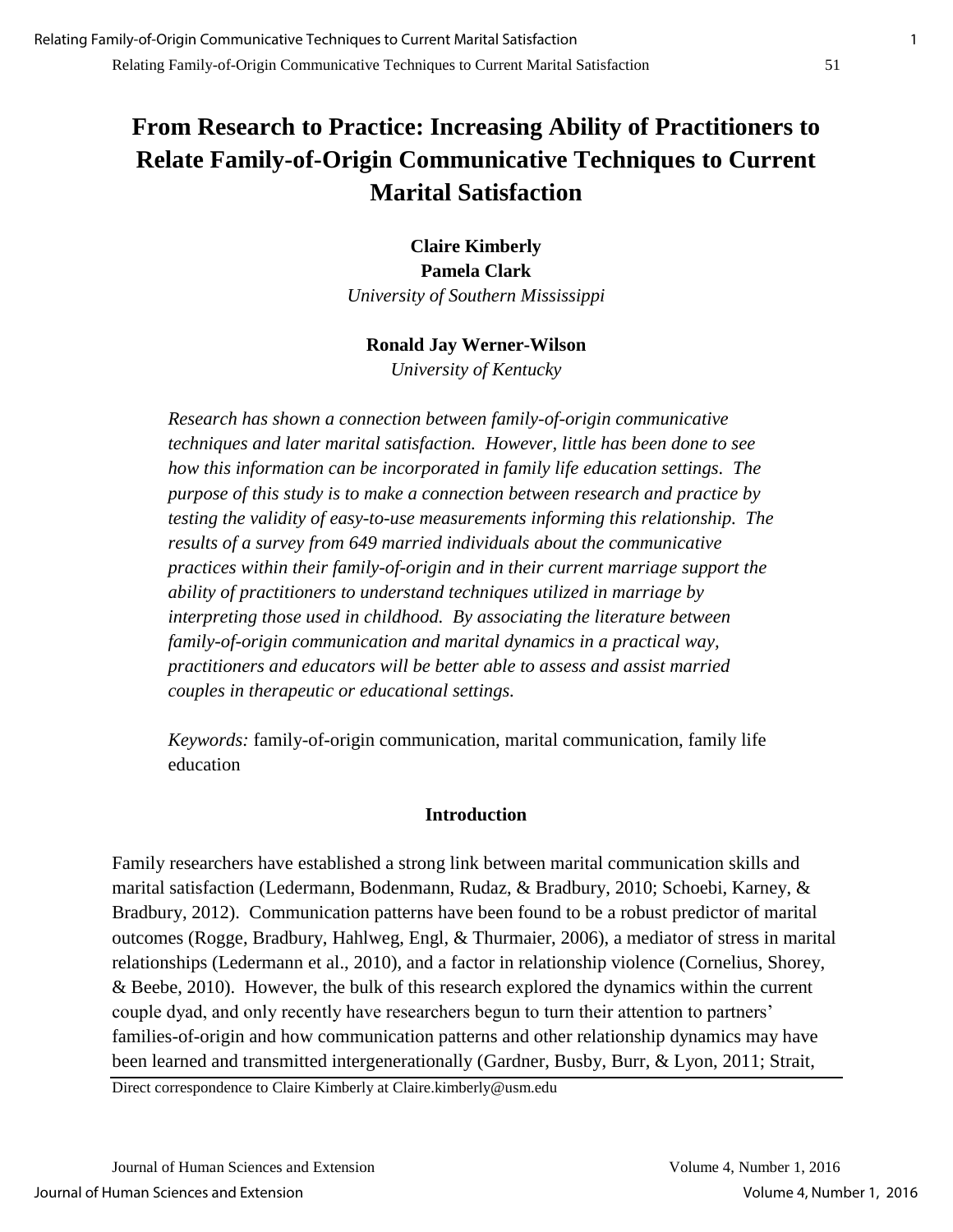Sandberg, Larson, & Harper, 2015). Existing research suggests that both problematic and effective communication patterns in current romantic relationships may have their roots in family-of-origin interactions (Dennison, Koerner, & Segrin, 2014). Establishing a link between communication patterns modeled and learned within a person's family-of-origin and communication patterns practiced within the same person's current relationship has important implications for family educators in a variety of ways. For example, it aids in the identification of couples that may be at risk for marital dissolution through identifying communication patterns in the partners' families-of-origin. In addition, understanding family-of-origin communication dynamics suggests avenues of intervention in offspring's current relationships. Finally, such a link has potential for informing parenting practices. By identifying communication patterns within the home and adjusting accordingly, parents can increase the likelihood that their offspring will have more effective relationship dynamics and satisfaction.

In an effort to add to this body of literature, the current study explored the association between couples' present-day marital satisfaction and their family-of-origin communication styles by showing how this information can be used in a practitioner setting. Our purpose is to make a connection between research and practice by testing the validity of easy-to-use measurements. By associating the literature between family-of-origin communication and current marital dynamics in a practical way, practitioners and educators will be better able to assess and assist married couples in therapeutic or educational settings. The following is a brief discussion of the evidence for the impact of the dynamics within an individual's family-of-origin on his or her current couples' communication patterns followed by an explanation of the family communication theory underlying the Revised Family Communication Patterns Scale (Ritchie & Fitzpatrick, 1990).

# **Impact of Family-of-Origin on Present-Day Romantic Relationships**

Family science scholars have long held the belief that the family is the primary socialization agent for how children manage future interactions (Berns, 2013) and that family-of-origin dynamics will influence offspring's individual and future family development (Dinero, Conger, Shaver, Widaman, & Larsen-Rife, 2011; Masarik et al., 2013). Research supporting these views suggests that early adult romantic relationships show evidence of intergenerational transmission of communication patterns and other relationship dynamics. For example, Story, Karney, Lawrence, and Bradbury (2004) found support for the idea that family-of-origin experiences shape interpersonal skills and behaviors in offspring in their study of 60 newlywed couples. The husbands in the sample who reported experiencing negativity in their families-of-origin were more likely to exhibit anger and contempt in their newlywed marital interactions (Story et al., 2004). In addition, the wives in the sample who reported a parental divorce also reported increased levels of psychological and physical aggression in their current relationship. Dennison et al. (2014) also examined the influence of family-of-origin characteristics on marital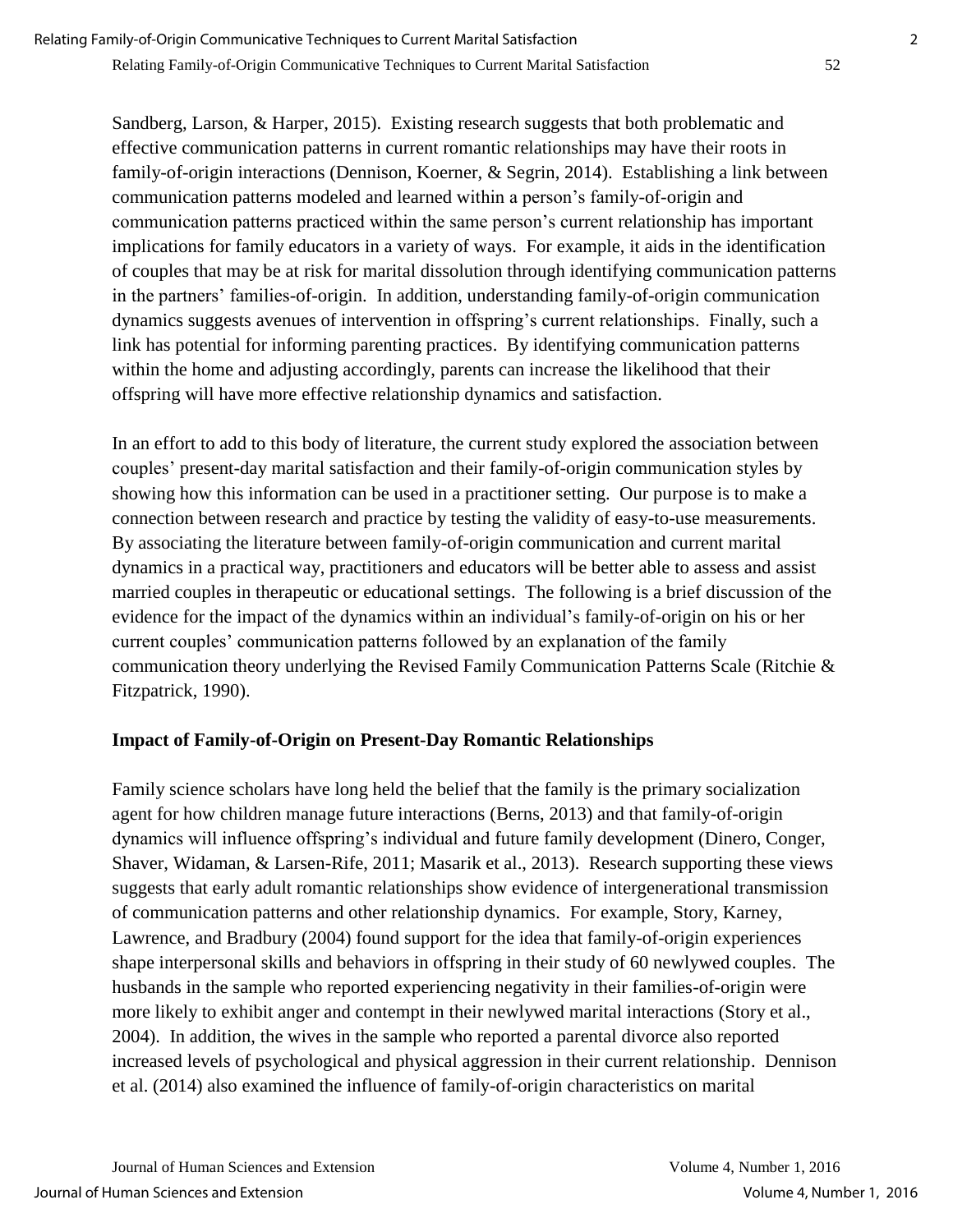satisfaction in newlyweds. The researchers found a strong correlation between such family-oforigin characteristics as parental divorce and interpersonal conflict with marital satisfaction for the wives in the study (Dennison et al., 2014). Conflict resolution styles in families-of-origin for both husbands and wives were associated with their conflict resolution styles in their current relationships (Dennison et al., 2014).

Although the literature establishes a connection, the translation between research and practice remains unclear. The ability of practitioners to further their understanding of current marital quality by interpreting family-of-origin communication relies heavily on a tool that easily measures the communicative techniques used while also acknowledging demographic factors that surround clients/students. The argument of the impact of family structure is one such justification that is commonly used in both therapy and family life education as a reason for research not being applicable to the student or client's personal life (Harris, 2013; Locke & Bailey, 2014).

**Family-of-origin structure.** Family-of-origin structure (e.g., single parent, stepparent, twoparent) has been linked with a number of offspring outcomes, including educational achievement (Baker, 2011; Björklund, Ginther, & Sundström, 2007), adolescent and premarital pregnancies (Powers, 2005), reproductive strategies (Sheppard, Garcia, & Sears, 2014), health issues (Ziol-Guest & Dunifon, 2014), psychosocial challenges (Wu, Hou, & Schimmele, 2008), entry into the labor force (Aquilino, 1996), and earnings (Björklund et al., 2007). Researchers have also speculated that family structure has an impact on an offspring's relationship outcomes, and the body of literature on divorce appears to support this link. For instance, Wolfinger (2003) found that marriages were almost twice as likely to fail if one partner had experienced a parental divorce and three times more likely to fail if both partners had experienced a parental divorce. These are particularly concerning statistics since the researcher also found that children of divorced families often marry each other. In another notable study, Amato and DeBoer (2001) using data from a 17-year longitudinal study of marital instability—controlled for other possible contributing variables and concluded that offspring divorce is more strongly associated with the actual termination of the parental marriage than with any other factors.

The link established by researchers between marital satisfaction and communication processes has led many clinicians and educators to focus predominantly on intervening in current interactions between partners. Although this practice has demonstrated success (Markman, Stanley, & Blumberg, 2010), the above discussion suggests additional avenues for research that can inform both intervention and education for current couples with diverse family-of-origin structures, as well as provide a focus for current parental communication practices that could impact future relationships. Continuing research is needed to identify the dynamics in familiesof-origin that specifically impact subsequent offspring relationships in a timely manner suited for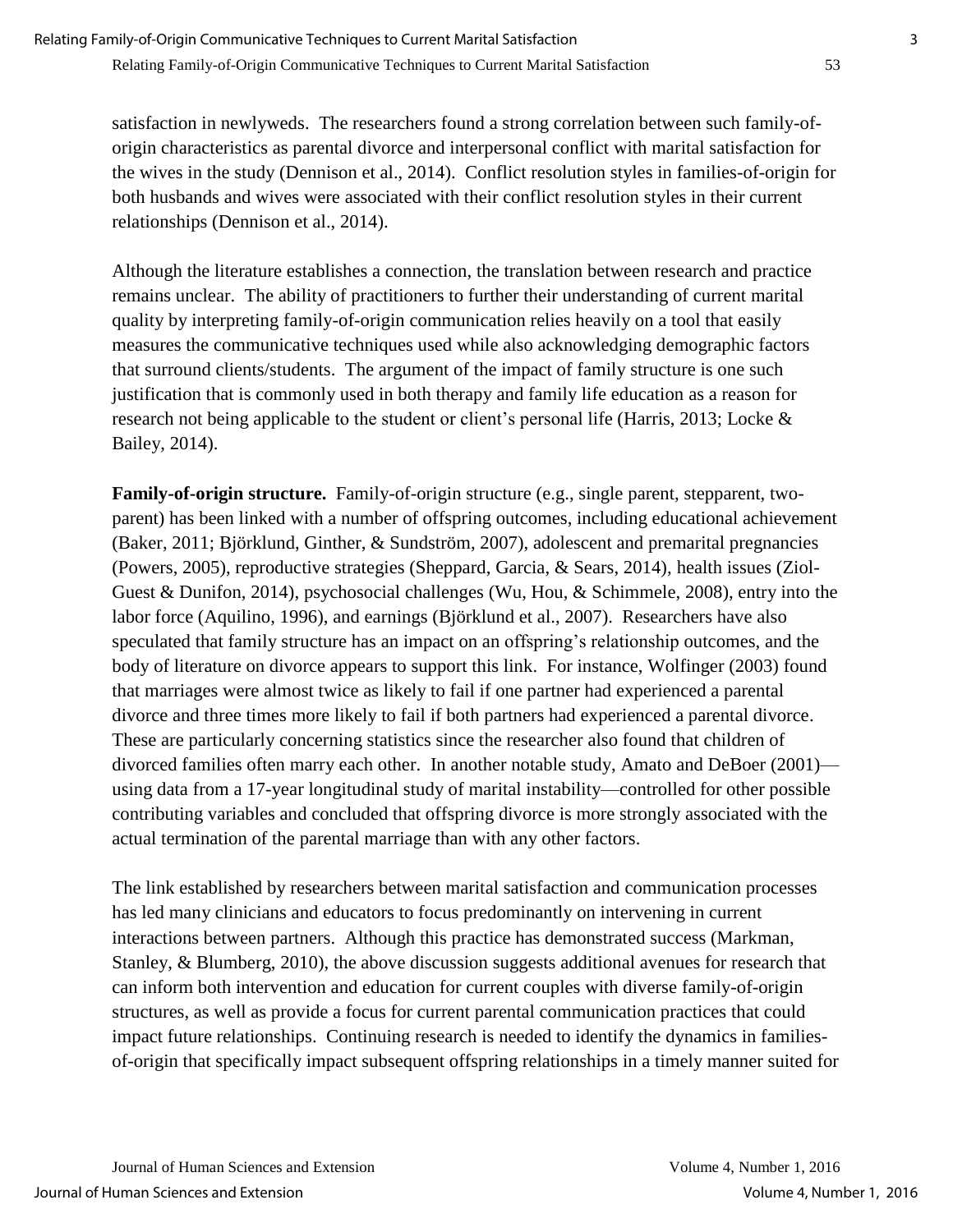those practicing therapy or educating the community. The following is a brief discussion of a family communication model and measurement that could prove useful in achieving this goal.

### **Family Communication Patterns**

Built upon the research of McLeod and Chaffee (1972), Fizpatrick and Ritchie (1994) developed the Family Communication Patterns model, proposing that family communication is "the result of cognitive processes that are determined by family relationship schemas" (p. 87). The Family Communication Patterns model draws on two basic conceptualizations. *Conversation orientation* refers to the degree that the family emphasizes and cultivates a positive atmosphere for independent exchanges of feelings and ideas. Families who score high on this dimension typically spend a lot of time in interactions with each other and share their thoughts and feelings. The associated beliefs are that open and frequent communication is essential to a rewarding family life as well as the primary vehicle for educating and socializing the young. Families scoring low on conversation orientation interact with each other less frequently, and there is less exchange of ideas, thoughts, and feelings. Children are consulted less on family decisions or activities, and open communication is not viewed as necessary for education and socialization of the young. *Conformity orientation* focuses on the use of communicative techniques to maintain a homogenous atmosphere of views, rules, and behaviors (Fitzpatrick & Ritchie, 1994; Ritchie & Fitzpatrick, 1990). Those families scoring high in this dimension value harmony, conflict avoidance, and the interdependence of family members. Obedience to parents and other adults is valued, the families tend to be more traditional, and family members are expected to subordinate personal interests to the family interests. Families that score low in this dimension focus more on heterogeneous beliefs, individuality, and independence. Hierarchy is more flattened, and children are often involved in the family's decisions with family interests being subordinated to personal interests.

According to Koerner and Fitzpatrick (2002), the conversation and conformity dimensions interact with one another to form four family types: consensual, pluralistic, protective, and laissez-faire (see Table 1). Consensual and pluralistic families are both high on conversation orientation but are high and low on conformity orientation, respectively. Protective families are low on conversation orientation and high on conformity orientation, while laissez-faire families are low on both conversation and conformity orientations. Laissez-faire families tend to promote conformity, which results in low levels of conflict and an increase in skills to maintain satisfaction within the family. Conversely, pluralistic families do not conform to the guardian's views and openly communicate when disagreement does occur. Finally, consensuals are more likely to thrive on conflict and independence, while protective families promote agreement within the family unit and communicate less often.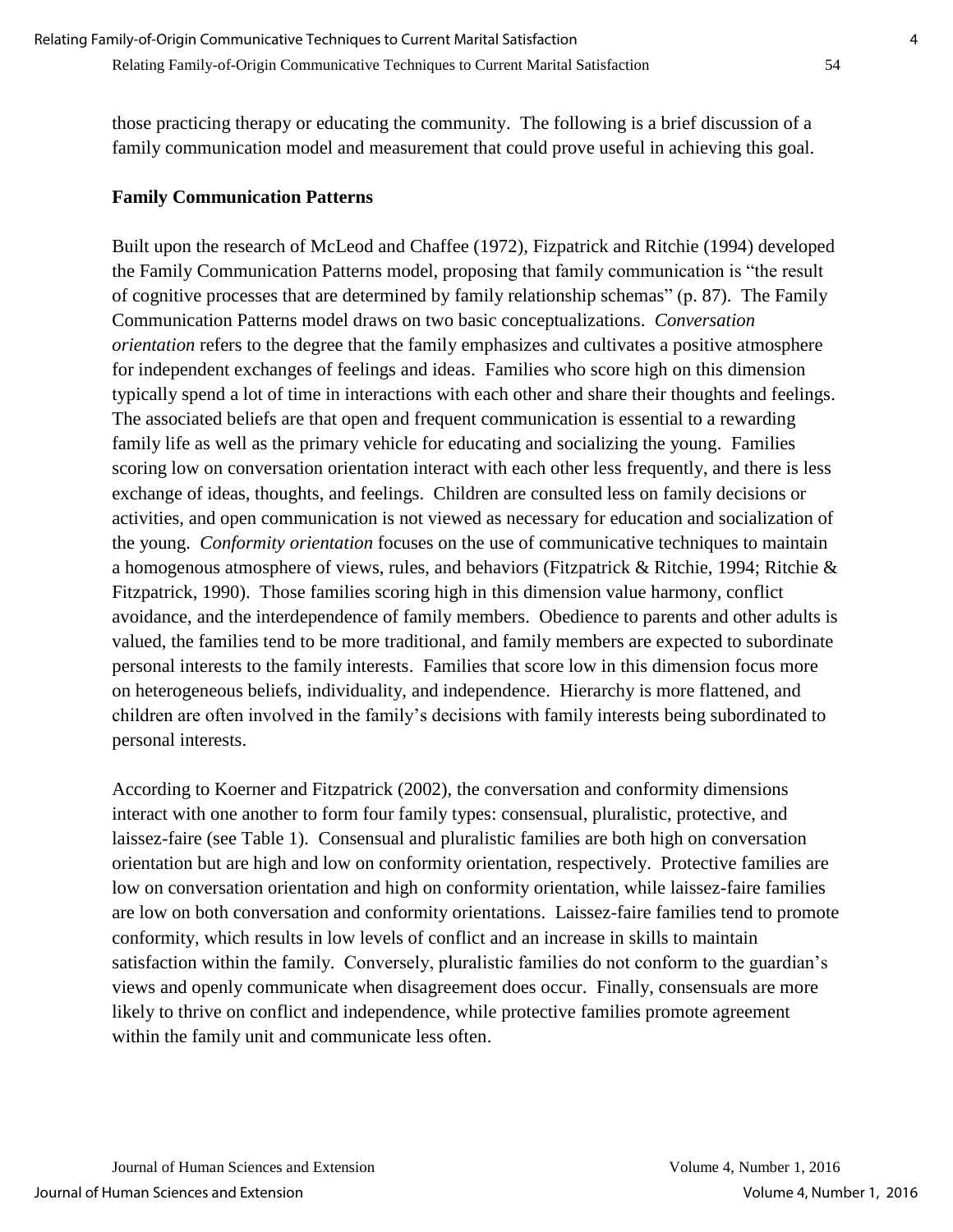Relating Family-of-Origin Communicative Techniques to Current Marital Satisfaction 55

|                        | <b>High Conversation</b> | <b>Low Conversation</b> |
|------------------------|--------------------------|-------------------------|
| <b>High Conformity</b> | Consensual               | Protective              |
| <b>Low Conformity</b>  | Pluralistic              | Laissez-Faire           |

*Table 1. Visual Depiction of Fitzpatrick's Typologies*

Research utilizing the Family Communication Pattern model and these typologies is widespread and includes such topics as conflict (Dumlao & Botta, 2000; Koerner & Fitzpatrick, 1997), family ritualizing (Baxter & Clark, 1996), effect on children's attitudes (Booth-Butterfield & Sidelinger, 1998; Koerner & Fitzpatrick, 1997), communication competence (Koesten & Anderson, 2004), reticence (Kelly et al., 2002), and family cohesiveness (Schrodt, 2009). However, few studies have investigated the potential of this measurement to be used in understanding the impact of family-of-origin communication patterns on current romantic relationships.

To our knowledge, the current study is the first attempt to establish a link between Fitzpatrick and Ritchie's (1994) family communication patterns in family-of-origin and present-day marital satisfaction. This connection is particularly concerning due to the suitability of this measurement to family life education settings and the robust research supporting a need for understanding family-of-origin communication when teaching about marital and parental techniques. The study's first hypothesis was generated based on the fact that a positive association has been established between effective communication skills and relationship satisfaction (Miller & Kannae, 1999; Sprecher, Metts, Burleson, Hatfield, & Thompson, 1995), and existing research though sparse—has identified that high conversation orientation in family-of-origin is associated with increased ability to use communication skills in current relationships (Koesten, 2004). Therefore, we hypothesized that participants in the current study that reported higher levels of conversation orientation in family-of-origin would also report higher levels of relationship satisfaction:

H1: High conversation orientation in family-of-origin is positively related with current marital satisfaction.

In a similar vein, high levels of conformity orientation in family-of-origin have been associated to negative behaviors during conflict, including verbal aggression (Koerner & Fitzpatrick, 2002). Since negative communication behaviors have been linked to poorer marital outcomes (Carrére, Buehlman, Gottman, Coan, & Ruckstuhl, 2000), we anticipated that participants reporting high levels of conformity orientation in their families-of-origin would report lower levels of relationship satisfaction, resulting in the following hypothesis:

H2: High conformity orientation in family-of-origin is negatively related with current marital satisfaction.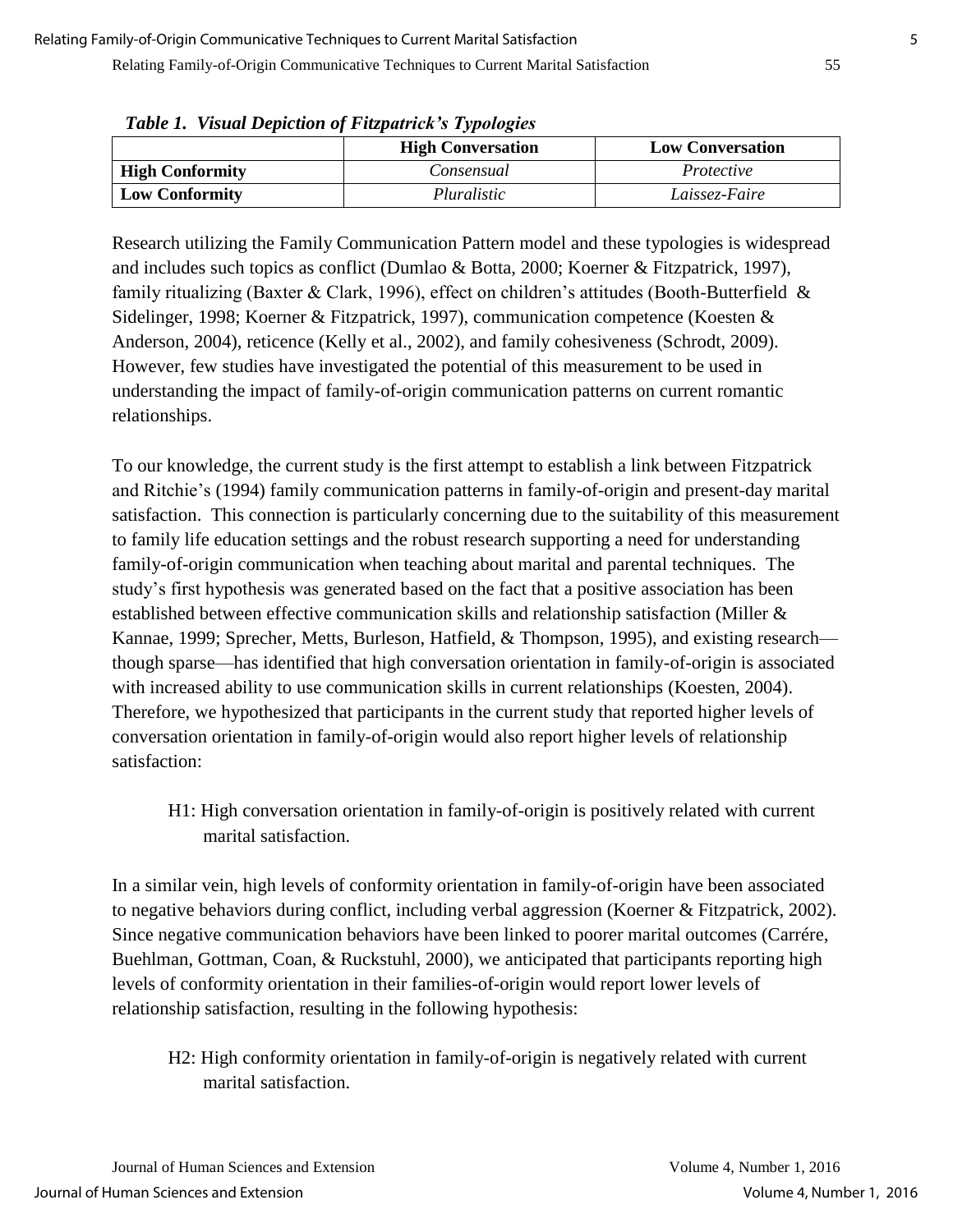Finally, although the literature on divorce in family-of-origin indicates that offspring's relational skills are negatively impacted, Amato and DeBoer (2001) were also able to determine that the negative communication practices in the families-of-origin is more the predictor of relationship instability than the structure of the family (i.e., divorced household). This finding, coupled with the sparseness of research on family structure and relationship satisfaction, led us to speculate that family structure would impact family-of-origin communicative techniques but not the ability of family communication patterns to predict offspring relationship satisfaction, resulting in the following hypotheses:

- H3: Conversation and conformity orientation will vary based on structure of family-oforigin.
- H4: Current relationship satisfaction will vary based on family-of-origin type.
- H5: Current relationship satisfaction will not vary based on structure of family-of-origin.
- H6: Conversation orientation in family-of-origin will predict current relationship satisfaction regardless of family structure.
- H7: Conformity orientation in family-of-origin will predict current relationship satisfaction regardless of family structure.

#### **Method**

# **Procedure**

A survey was mailed to 300 individuals in randomly-selected households from two large urban populations in a southeastern state. The survey design followed the procedure suggested by Dillman, Smyth, and Christian (2009) of three mailings (i.e., pre-notice, instructional, and follow-up letter). The contact information was obtained from the United Postal Services and only included known individuals who were over the age of eighteen and lived in a household with an opposite gender partner; this was an attempt to increase the likelihood of contacting those that qualified for the study. Regardless, only those who were married and an adult could complete the questionnaire. No additional restrictions were placed on respondents based on their race, gender, or age. The response rate was lower than expected (13%), so additional recruitment was done by (1) sending a link to the survey to all Directors of Graduate Studies at a southeastern college requesting that they forward it to their students and (2) creating an event on an online social networking site inviting members to take the survey. Comparisons were made among the three recruitment techniques, and no significant differences were found.

#### **Sample**

The three sampling techniques (i.e., mail, email, and social networking site) resulted in 649 individuals who were currently married. Of those participants, 66 (10.1%) had been married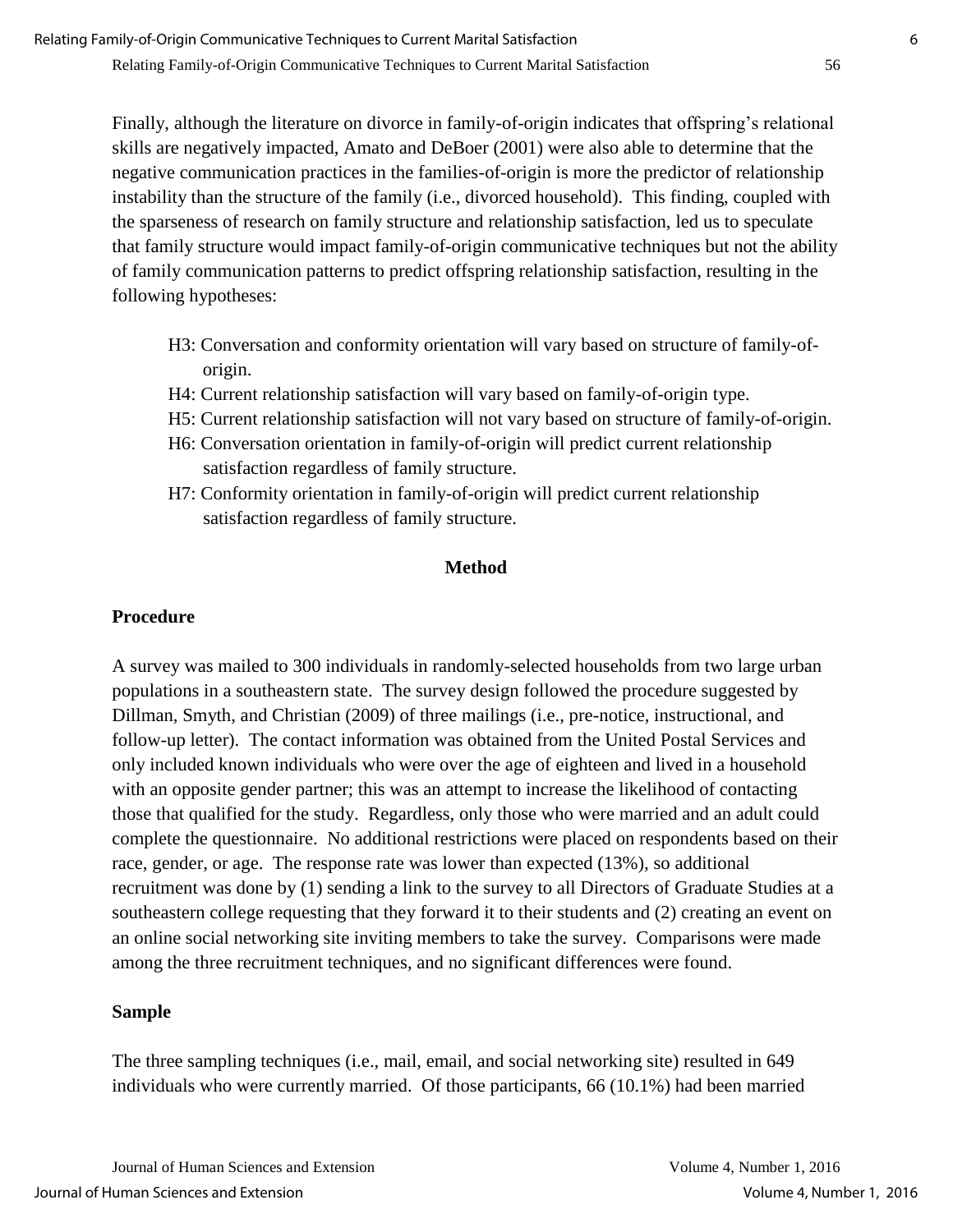before with a majority (83.1%) of those on their second marriages. The average length of time that the participants stated knowing their current spouse was a little under 15 years (*Min.* = 1.00 year; *Max.*  $= 46.00$  years; *SD* = 10.10 years), while the mean for being married was almost 11 years (*Min.*  $= 1.00$ ; *Max.*  $= 44.00$ ; *SD*  $= 10.03$ ). A small minority (.5%) noted that they were in an open marriage (e.g., swingers), while a few others (1.9%) stated that they were in same-sex relationships; the remaining participants categorized themselves as being in a heterosexual and monogamous relationship. A majority of the participants were female (72.2%) and Caucasian (91.9%). Almost equal representation was found among Asians (3.3%), African Americans (2.5%), Hispanics (1.5%), and Native Americans (1.5%). Multicultural (1.5%) and "Other" ethnicities (1.7%) were also presented as options, though it should be noted that the participants were able to select more than one category. The average age of the participants was 37.4 years with a minimum of 22 and a maximum of 57 years.

Participants were asked to identify the structure of their family-of-origin. A list was provided with eight options (e.g., mother and father, adopted parents) with the final choice being openended allowing the participants to describe their own family-of-origin. In particular, the following question was posed, "Please choose the description that best matches your guardian(s) while growing up. If your guardian(s) changed during your childhood, please choose the category that describes them for the majority of the time." A majority of the participants grew up in a nuclear household ( $n = 535$ ; 82.2%), followed by only living with a mother ( $n = 51$ , 8.1%) and living with a mother and stepfather  $(n = 30; 4.6\%)$ . The remaining 3%  $(n = 22)$  was distributed among other forms of family arrangements including father and stepmother, grandparents, father only, adopted parents, and extended family members.

# **Measures**

**Fitzpatrick's family communication patterns.** The only known study connecting Fitzpatrick's family communication patterns to the use of conflict behaviors in adult romantic relationships (i.e., Koerner & Fitzpatrick, 2002) utilized the Revised Family Communication Patterns Scale (RFCPS; Ritchie & Fitzpatrick, 1990). Therefore, this study chose the RFCPS to measure participants' perceptions of family communication norms rather than the lesser, though becoming more prominently, used Family Communication Environment Instrument (FCEI; Fitzpatrick & Ritchie, 1994; Schrodt, Witt, & Messersmith, 2008). Furthermore, the RFCPS was chosen over the original Family Communication Patterns Scale due to its better ability to "label and operationalize the underlying dimensions of conversation orientation and conformity orientation" (Koerner & Fitzpatrick, 2002, p. 42). Research supports the internal consistency and test-retest reliability of the scale with Cronbach's alpha indicating a high internal consistency for both scales (conversation orientation = .92; conformity orientation = .82; Ritchie & Fitzpatrick, 1990).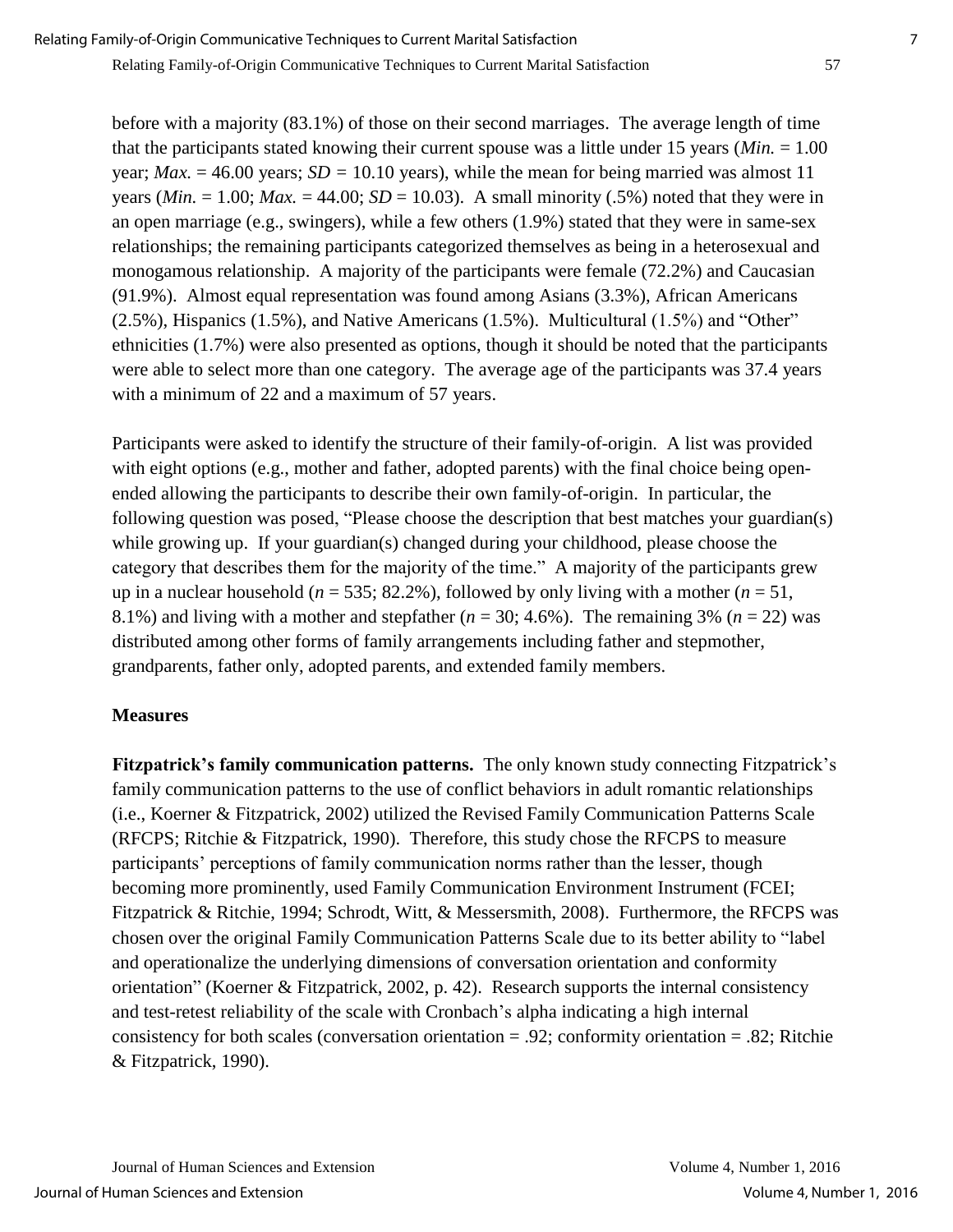In the current study, the online software collected the participants' response to the question about family-of-origin and used it within this measurement to make sure the family communicative techniques assessed were that of the family structure chosen. Example statements included, "In our family, we often talked about topics like politics and religion where some members disagreed with others" and "My [selected guardian] often asked my opinion when the family was talking about something." The questions were also randomized (i.e., always appearing in a different order) on the online questionnaire to increase validity of responses. Cronbach's alpha for the study was found to be even higher than previous studies with .95 for the subscale conversation orientation and .87 for conformity orientation*.* 

**Measure of relationship satisfaction.** The Revised Dyadic Adjustment Scale (RDAS) was chosen over the Dyadic Adjustment Scale (DAS) because of its brevity (i.e., 18 fewer items than the original DAS, easier for practitioners to use), multidimensionality, and its ability to distinguish between distressed and nondistressed individuals and relationships (Busby, Christensen, Crane, & Larson, 1995). The RDAS consisted of 14 items that provided a total score (RDASTotal) and 3 subscores: dyadic consensus (consensus; measuring the degree to which couples agree on matters of importance to their relationship), dyadic satisfaction (satisfaction; measuring the degree to which couples are satisfied with their relationship), and dyadic cohesion (cohesion; measuring the degree of closeness and shared activities experienced by couples). Example questions included, "How often do you discuss or have you considered divorce, separation, or terminating your relationship?" and "Do you and your partner engage in outside interests together?" RDAS scores ranged from 0-48 with "distressed relation" having lower scores. The instrument has shown high internal consistency (Cronbach's alpha = 0.90) and construct validity (Busby et al., 1995). In the present study, the following Cronbach's alphas were found for both subscales and for the overall questionnaire: consensus  $= .77$ , satisfaction  $=$  $.82$ , cohesion = .76, and RDASTotal = .87.

#### **Results**

The relationship between the conversation and conformity orientations (as measured by the RFCPS) and relationship satisfaction was investigated using Pearson product-moment correlation coefficients. Preliminary analysis was performed to ensure no violation of the assumptions of normality, linearity, and homoscedasticity. The total score for the RDAS, when compared to conversation orientation, resulted in a small, negative relationship ( $r = -0.23$ ,  $p <$ .01). Similar findings were found with the subscales consensus  $(r = -1.19, p < .01)$  and cohesion  $(r = -0.20, p < 0.01)$ . However, the relationship between the subscale satisfaction and conversation was a large, positive relationship ( $r = .87$ ,  $p = .00$ ). Although variations were found by subscales, the data generally supported our H1 that conversation orientation in family-of-origin would be positively associated with marital satisfaction in offspring.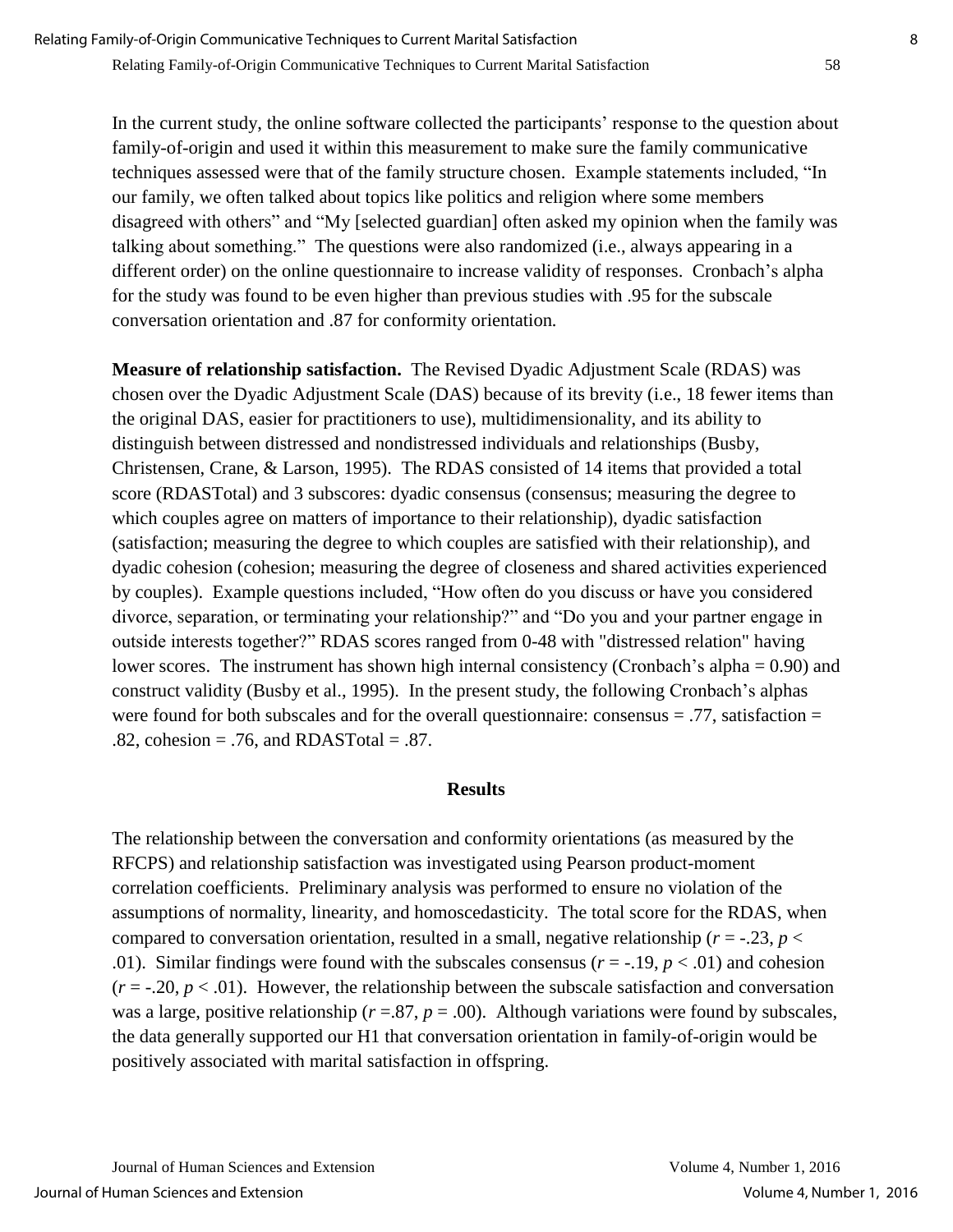Relating Family-of-Origin Communicative Techniques to Current Marital Satisfaction 59

Conformity orientation also showed notable correlations with relationship satisfaction. Positive relationships were found with conformity and relationship satisfaction (RDASTotal; *r* = .08), though also weak. The subscales of RDAS showed similar findings (cohesion,  $r = .075$ ; consensus,  $r = .053$ ) except for satisfaction, which revealed a medium, negative relationship ( $r =$ -.35, *p* < .01). Our H2, predicting that there would be a negative correlation between a conformity orientation in family-of-origin and marital satisfaction, was also generally supported by our data.

In response to H3, a general analysis of the arrangement of the family-of-origin was done based on their type of family communication and current marital satisfaction (see Tables 2 and 3). Preliminary testing revealed no significant gender differences between stepparent and single parent arrangements (i.e., mother or father). In general, those raised in a mother and stepfather household were more likely to report high on the conversation orientation, followed by living with only a mother, both the mother and father, and other family arrangements. For conformity orientation, living only with the mother resulted in the highest averages, closely followed by both the mother and father, mother and stepfather, and other. The overall score of marital satisfaction was highest for those who grew up with both parents, followed by mother and stepfather, mother only, and other types of family arrangements. As noted in Table 3, further variations were found with the subscales.

|                          |                  | <b>Conversation Orientation</b> |                | <b>Conformity Orientation</b> |              |                |  |  |  |
|--------------------------|------------------|---------------------------------|----------------|-------------------------------|--------------|----------------|--|--|--|
| <b>Family Structures</b> | $\boldsymbol{n}$ | M(SD)                           | 95% CI         | $\boldsymbol{n}$              | M(SD)        | 95% CI         |  |  |  |
| Mother/Father            | 535              | 41.24(12.52)                    | [40.12, 42.36] | 535                           | 31.12(7.01)  | [30.50, 31.75] |  |  |  |
| Mother only              | 51               | 42.71(16.08)                    | [38.18, 47.23] | 51                            | 31.59(9.27)  | [28.98, 34.20] |  |  |  |
| Mother/Stepfather        | 30               | 43.34(11.06)                    | [39.14, 47.55] | 30                            | 30.66(6.40)  | [28.22, 33.09] |  |  |  |
| Other                    | 22               | 39.29(18.96)                    | [29.55, 49.04] | 22                            | 24.71(10.77) | [19.17, 30.24] |  |  |  |

*Table 2. Family-of-Origin Communication in Different Structures of Family-of-Origin*

|                          |     |           | Consensus    | <b>Satisfaction</b> |              |  |  |
|--------------------------|-----|-----------|--------------|---------------------|--------------|--|--|
| <b>Family Structures</b> | n   | M(SD)     | 95% CI       | M(SD)               | 95% CI       |  |  |
| Mother/Father            | 535 | 22.2(3.7) | [21.8, 22.5] | 10.9(4.2)           | [10.5, 11.3] |  |  |
| Mother only              | 51  | 21.4(4.3) | [20.2, 22.6] | 10.6(5.2)           | [9.1, 12.0]  |  |  |
| Mother/Stepfather        | 30  | 21.4(4.5) | [19.7, 23.1] | 11.2(4.6)           | [9.5, 13.0]  |  |  |
| Other                    | 22  | 20.6(8.0) | [14.4, 26.7] | 12.1(6.0)           | [7.5, 16.7]  |  |  |

| Table 3. Marital Satisfaction in Different Structures of Family-of-Origin |  |  |  |
|---------------------------------------------------------------------------|--|--|--|
|                                                                           |  |  |  |

|                          |     |           | <b>Cohesion</b> |           | <b>Total</b> |
|--------------------------|-----|-----------|-----------------|-----------|--------------|
| <b>Family Structures</b> | n   | M(SD)     | 95% CI          | M(SD)     | 95% CI       |
| Mother/Father            | 535 | 13.5(2.4) | [13.3, 13.7]    | 55.3(6.8) | [54.7, 55.9] |
| Mother only              | 51  | 13.8(3.4) | [12.8, 14.7]    | 54.4(8.8) | [52.0, 56.9] |
| Mother/Stepfather        | 30  | 13.8(2.5) | [12.8, 14.8]    | 54.9(7.5) | [52.0, 57.7] |
| Other                    | 22  | 13.0(3.2) | [10.5, 15.5]    | 52.1(7.1) | [39.0, 65.2] |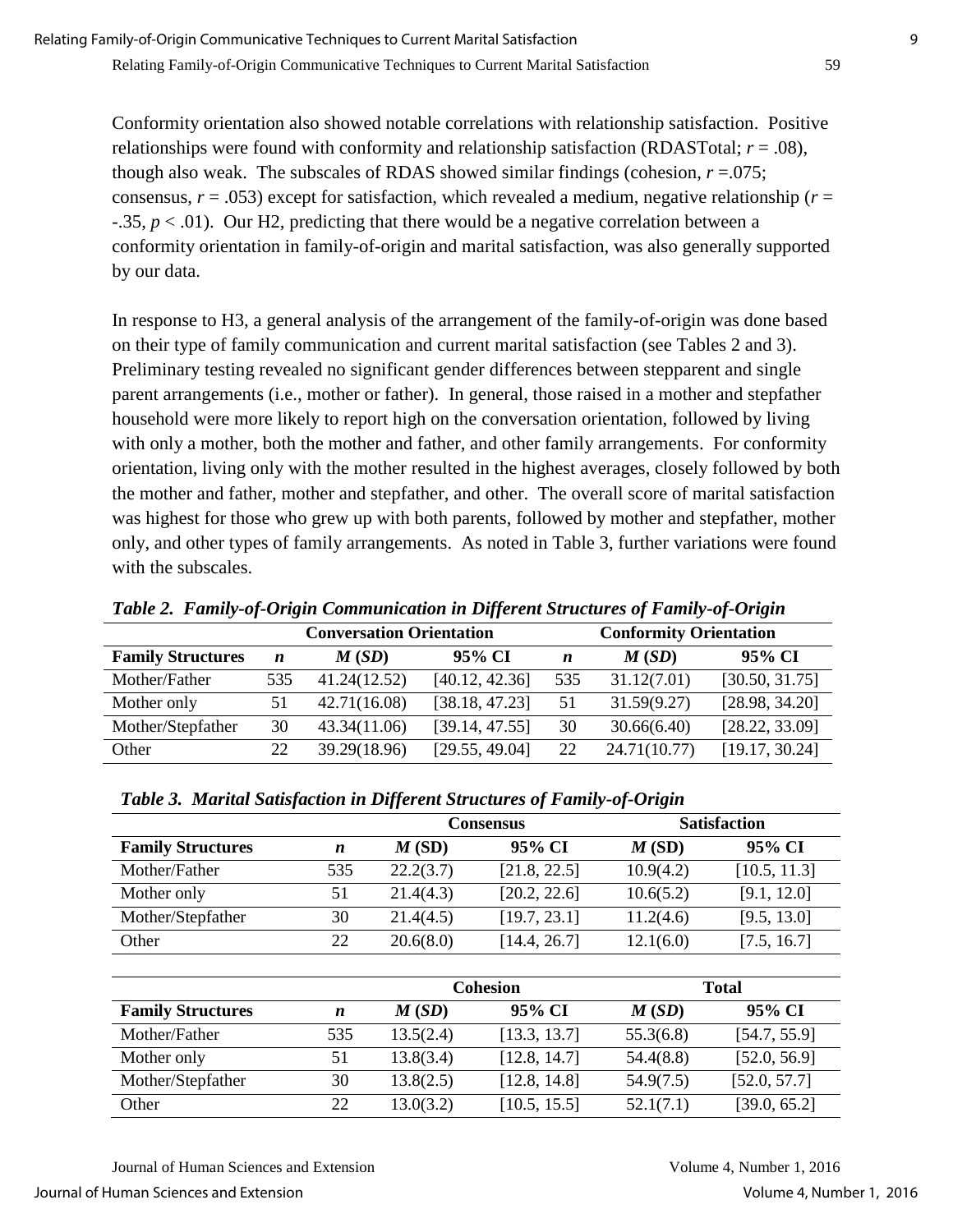The Mann-Whitney *U* Test was used to assess for differences between family-of-origin types and present-day relationship satisfaction (i.e., H4). No significant differences were found with consensual (*U* = 24204, *z* = -.91, *p* = .36) and laissez-faire (*U* = 24751, *z* = -.21, *p* = .83) family types. However, significant differences were found with the other two family types. Pluralistic families revealed a significantly higher score on relationship satisfaction ( $U = 32579$ ,  $z = -3.61$ , *p*  $= .00$ ) when compared to those that were not pluralistic (*Md* = 57, *n* = 208 versus *Md* = 54, *n* = 379). Similar results were found with protective families ( $U = 32489$ ,  $z = -4.30$ ,  $p = .00$ ); those that qualified as the protective typology were more likely to score higher on relationship satisfaction than those that were not ( $Md = 58$ ,  $n = 226$  versus  $Md = 55$ ,  $n = 361$ ).

To assess H5, a one-way, between-groups analysis of variance was conducted to explore the impact of family-of-origin structures on marital satisfaction and family-of-origin communicative practices. Participants were divided into the four groups shown in Tables 2 and 3. There were no significant differences found at the *p* < .05 level in marital satisfaction or family-of-origin communicative practices for the four family types. Assessment of the homogeneity of variances showed concerns on each Levene's test with the exception of the RDAS subscales consensus (*p =* .07) and satisfaction (*p* = .08)*.* 

For H6 and H7, regression models were formed to assess the association of family-of-origin communication with relationship satisfaction regardless of family structure. The outcome variable for the regressions was relationship satisfaction (including subscales) with predictor variables family structure, conversation, and conformity*.* To completely understand the prediction ability, a hierarchical regression approach was taken with variables entered in the aforementioned order. Preliminary assumption testing was conducted with no serious violations noted.

For viewing the impact of the family-of-origin's arrangement on relationship satisfaction (see Table 4), family structure was entered in step 1, resulting in a slight increase of total variance explained by the model. In particular, 7% ( $F = 22.14$ ,  $p < .001$ ) of satisfaction was accounted for when including family arrangement. The total variance explained on relationship satisfaction and consensus was only 1% ( $F = 3.70$ ,  $p < .05$  and  $F = 3.56$ ,  $p < .05$ , respectively), while cohesion did not increase at all.

To assess the connection between conversation and relationship satisfaction while controlling for family arrangement, the variable from Fitzpatrick's RFCPS was inserted into step 2. The subscale explained an additional 5% of the variance in total relationship satisfaction, after controlling for family structure ( $R^2$  = .06,  $F$  = 12.86,  $p$  < .001). Conversation explained an additional 4% of the variance of the subscales cohesion and consensus, after controlling for family structure  $(R^2 = .04, F = 8.53, p < .001$  and  $R^2 = .05, F = 9.45, p < .001$ , respectively). Finally, conversation described an additional 76% of the subscale satisfaction, after controlling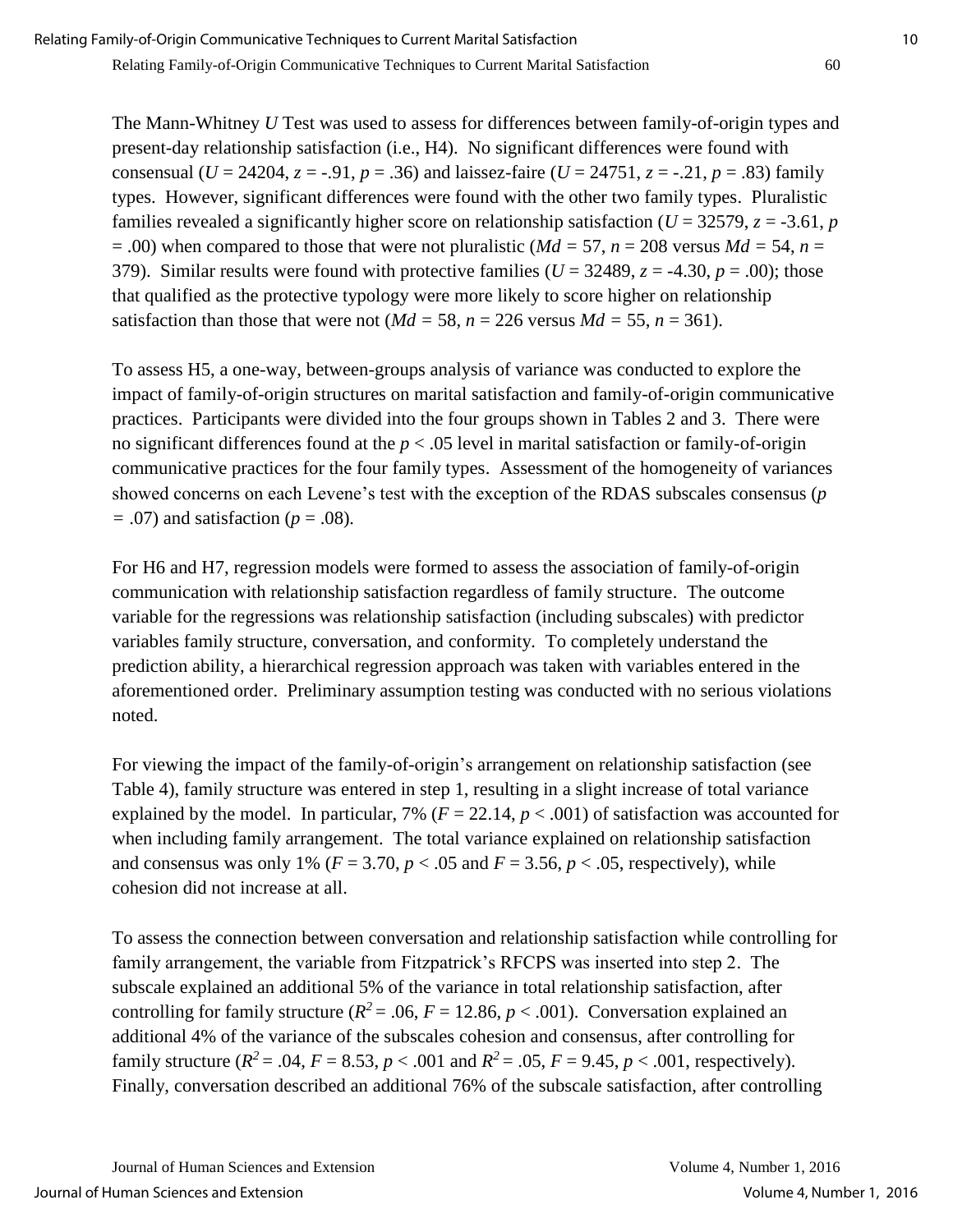for family structure ( $R^2 = .83$ ,  $F = 1001.76$ ,  $p < .001$ ). In the final models, conversation was found to be a statistically significant predictor  $(p = .00)$  of the RDAS scale and subscales. Family structure was also found to be a statistically significant predictor in each final model with the exception of the subscale cohesion  $(p = .41)$ , with conversation recording a higher beta value  $(\beta = .20, p < .00)$  than family structure  $(\beta = .03, p = .41)$ .

*Table 4. Hierarchical Multiple Regression Analysis Predicting Relationship Satisfaction from Gender, Family Structure, and Family-of-Origin Conversation Patterns*

|                                            |                   | <b>Relationship Satisfaction</b> |                   |                 |                   |           |                   |                     |  |
|--------------------------------------------|-------------------|----------------------------------|-------------------|-----------------|-------------------|-----------|-------------------|---------------------|--|
|                                            |                   | <b>RDAS</b>                      |                   | <b>Cohesion</b> |                   | Consensus |                   | <b>Satisfaction</b> |  |
| Predictor                                  | $\wedge \bm{R}^2$ |                                  | $\wedge \bm{R}^2$ |                 | $\Delta \bm{R}^2$ |           | $\Delta \bm{R}^2$ |                     |  |
| Step 1                                     |                   |                                  |                   |                 |                   |           |                   |                     |  |
| <b>Family Structure</b>                    | .01               | $-.09*$                          | .00               | .03             | .01               | $.09*$    | .07               | $-28**$             |  |
| Step 2                                     |                   |                                  |                   |                 |                   |           |                   |                     |  |
| Conversation                               | .06               | $.22**$                          | .04               | $-20**$         | .05               | $-19**$   | .83               | .88**               |  |
| $N_{\text{obs}}$ * $\sim 05$ ** $\sim 001$ |                   |                                  |                   |                 |                   |           |                   |                     |  |

*Note:* \**p* < .05, \*\**p* < .001

The final hypothesis was approached in a similar way as the previous. Family structure was entered in step 1, while Fitzpatrick's conformity was entered in step 2 (see Table 5). After the entry of Fitzpatrick's conformity techniques, two subscales showed an increase in total variance explained by the model as a whole: satisfaction ( $\Delta R^2 = 9\%$ ,  $F = 47.42$ ,  $p < .001$ ) and cohesion  $(4R^2 = 3\%, F = 1.57, p = .20)$ . The overall score for marital satisfaction and consensus were less likely to be explained by Fitzpatrick's conformity variable ( $\Delta R^2 = 1\%$  and 0%, respectively) when family structure was included. In the final model, family structure was a statistically significant contributor ( $p < .05$ ) for all variables explaining relationship satisfaction except for the subscale cohesion ( $p = .34$ ,  $\beta = .03$ ). Conformity only showed to be a significant contributor to explaining relationship satisfaction in the subscale satisfaction  $(p < .01)$ .

*Table 5. Hierarchical Multiple Regression Analysis Predicting Relationship Satisfaction from Gender, Family Structure, and Family-of-Origin Conformity Patterns*

|                                                      |                   | <b>Relationship Satisfaction</b> |                   |                 |                   |                  |                   |                     |
|------------------------------------------------------|-------------------|----------------------------------|-------------------|-----------------|-------------------|------------------|-------------------|---------------------|
|                                                      |                   | <b>RDAS</b>                      |                   | <b>Cohesion</b> |                   | <b>Consensus</b> |                   | <b>Satisfaction</b> |
| <b>Predictor</b>                                     | $\Delta \bm{R}^2$ |                                  | $\Delta \bm{R}^2$ |                 | $\Delta \bm{R}^2$ |                  | $\Delta \bm{R}^2$ |                     |
| Step 1                                               |                   |                                  |                   |                 |                   |                  |                   |                     |
| <b>Family Structure</b>                              | .01               | $-.10*$                          | .00               | $-.04$          | .01               | $-.09*$          | .06               | $-.28**$            |
| Step 2                                               |                   |                                  |                   |                 |                   |                  |                   |                     |
| Conformity                                           | .02               | $-18*$                           | .00               | .07             | .01               | $.05*$           | .18               | $-.35**$            |
| $N_{\alpha\ell\alpha}$ , *n $\geq$ 05 **n $\geq$ 001 |                   |                                  |                   |                 |                   |                  |                   |                     |

*Note:* \**p* < .05, \*\**p* < .001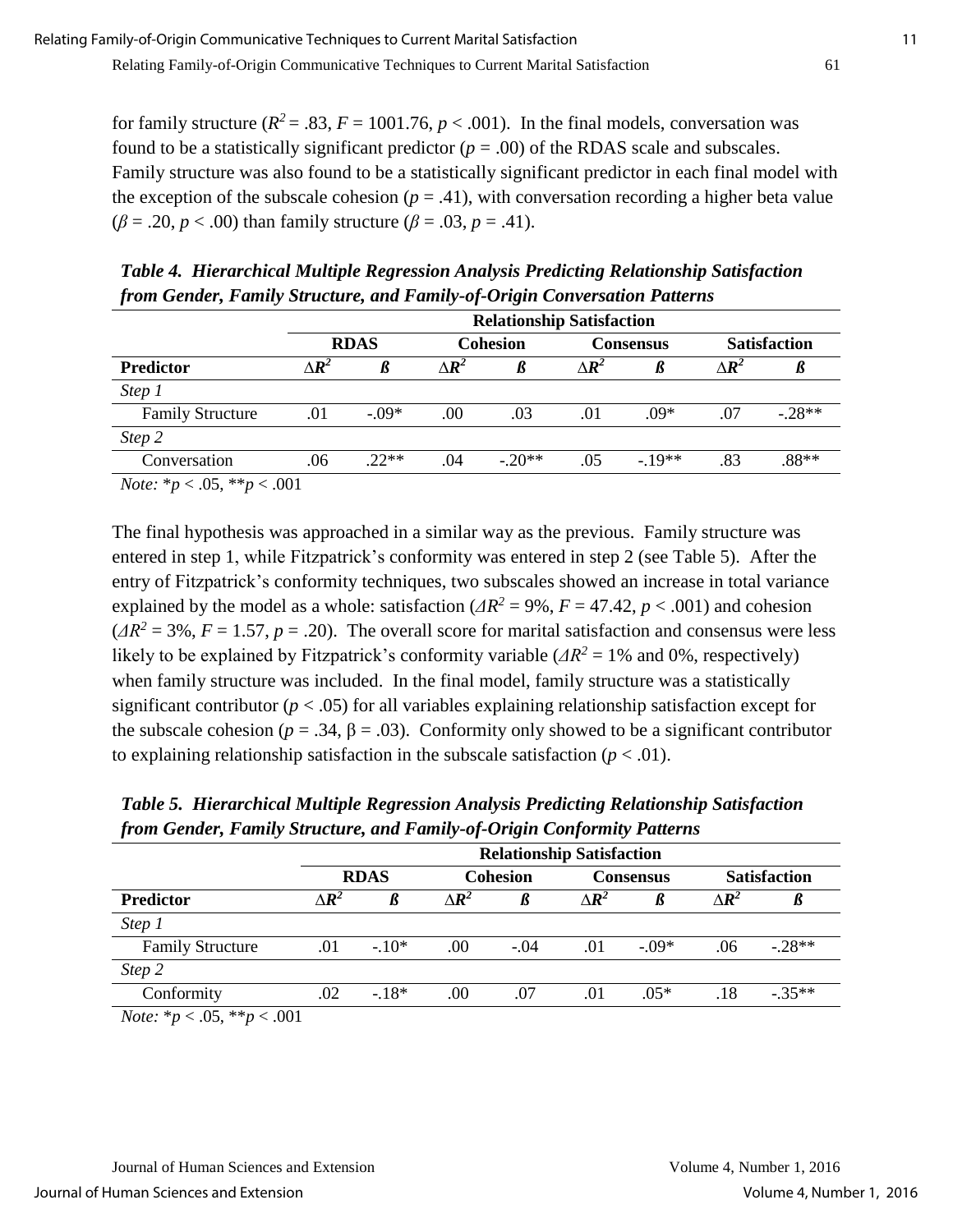### **Discussion**

The results of this study lend support to the overall body of literature suggesting communication patterns are transmitted intergenerationally and family-of-origin communication does impact the relationship satisfaction of offspring (Andrews, Foster, Capaldi, & Hops, 2000; Sabatelli & Bartle-Haring, 2003; Story et al., 2004). For example, we found support for our first hypothesis that high conversation orientation in family-of-origin is positively related with offspring's marital satisfaction. This finding is not surprising given that individuals from families characterized by a high conversation orientation were socialized to value overall communication and spent time in their families-of-origin exchanging ideas and sharing thoughts and feelings. Since these are behaviors that have also been linked to marital satisfaction (Litzinger & Gordon, 2005; Rehman & Holtzworth-Munroe, 2006), persons practicing them could be expected to have greater levels of marital satisfaction. We also found support for our second hypothesis that high conformity orientation is negatively related with current marital satisfaction. Given that these individuals were socialized in families that valued harmony, avoided conflict, and placed personal needs below that of the family, these findings are also not surprising. Conflict avoidance and subjugation of personal needs have been associated with lower levels of marital satisfaction (Gottman, Gottman, & DeClaire, 2006; Olson, Olson-Sigg, & Larson, 2008), so it seems almost inevitable that these individuals will experience some level of dissatisfaction in their relationships.

Some of the results from the subscales of the RDAS used to measure relationship satisfaction were also predictable; however, some were not. For example, the finding that higher levels of conformity orientation were associated with lower scores on the dyadic satisfaction scales was consistent with hypothesis two. As stated above, communication patterns that result in conflict avoidance and denial of personal needs have been associated with lower levels of marital satisfaction in prior research (Gottman et al., 2006; Olson et al., 2008). The participants' patterns of dyadic consensus, or agreement about important issues, were also fairly predictable. For example, higher levels of conversation orientation were found to be negatively associated with dyadic consensus. Certainly, if couples feel free to air their independent ideas and thoughts—as those from a high conversation oriented family do—it is likely they also feel free to disagree. Therefore, agreement on important issues probably would not be as valued as it might be in couples who do not freely exchange contradictory thoughts or who may not feel they have the freedom to disagree. The finding that higher levels of conformity orientation in family-oforigin were linked to higher scores on dyadic consensus was supportive of this assumption, since these individuals were socialized in families that valued harmony and agreement.

Less predictable, however, was this study's findings on dyadic cohesion—or degree of closeness and shared experiences. Higher levels of conversation orientation in this study were negatively associated with dyadic cohesion, and higher levels of conformity orientation were positively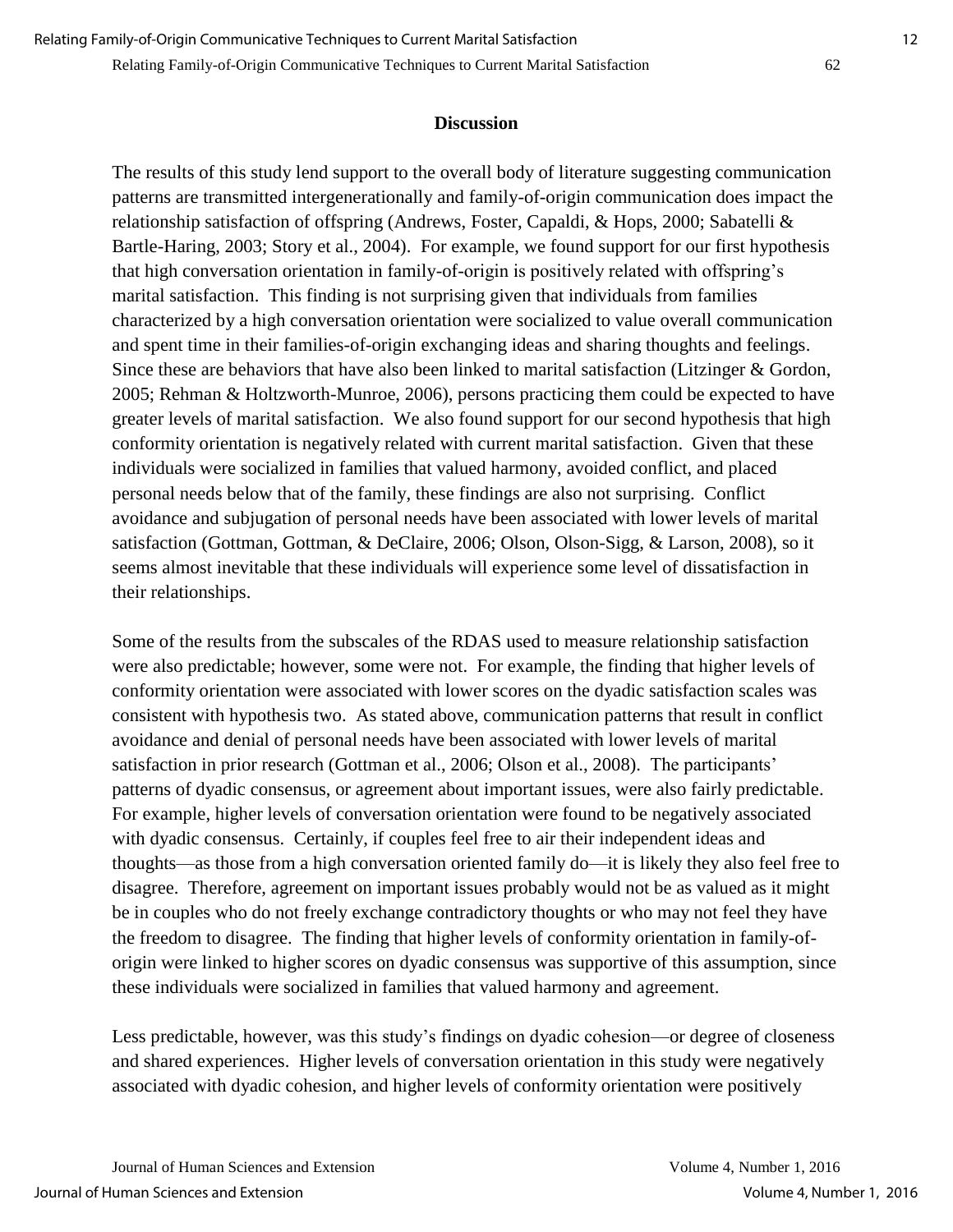associated with dyadic cohesion. This relationship was further shown with variations in the four typologies: pluralistic (i.e., high on conversation and low on conformity) and protective (i.e., low on conversation and high on conformity) families scored higher on relationship satisfaction than those that were not. Although it might be speculated that being able to have a free exchange of thoughts, feelings, and ideas with a partner would lead to a sense of closeness, these findings suggest this may not be the case. The free exchange of thoughts and feelings did appear to lead to greater relationship satisfaction; however, it also appeared to lead to a sense of feeling less close to one's partner. Conversely, those with higher levels of conformity orientation reported higher levels of cohesion, or feeling close to their partners. Thus, partners may be engaged in a tradeoff between feeling close versus having more of a voice and individuality in the relationship.

However, if partners are sacrificing closeness for the ability to freely express thoughts and feelings and vice versa—as these findings suggest—this has direct implications for clinicians and educators. Targeting communication patterns in the current relationship is a common intervention in therapy and educational settings. By identifying the family communication pattern in the partners' families-of-origin, educators may be more focused on how they approach teaching communication skills. For example, although a high conversation orientation in families-of-origin indicates a free exchange of ideas, thoughts, and feelings, there is no indication that these thoughts and feelings are exchanged in an appropriate or relationshipbuilding manner. For individuals from a high conversation orientation family, it may be salient to focus on how ideas and feelings are being conveyed, as well as on ways to reconnect after disagreements, techniques for repairing disruptions in the relationships, and emphasis on the importance of scheduling times to share being together in order to correct for the risk of reduced cohesion. For those individuals whose families were high conformity oriented, the challenge would be to retain that important sense of closeness in the relationship, while also increasing relationship satisfaction through more open communication. Educators may concentrate on helping the partners to improve direct communication of needs while also emphasizing that disagreements can occur without threatening the integrity of the relationship.

The findings that individuals from high conversation oriented families experience lower levels of dyadic consensus is less concerning; however, by providing partners with information that this pattern may be a byproduct of their more open approach to communication, clinicians and educators may be able to normalize, and thus lessen, the impact of lower consensus levels. Higher levels of consensus found in conformity oriented individuals are not problematic, but positive, and can be viewed as simply a characteristic of this pattern of family communication.

The other pattern that emerged from the data was the difference between the RDAS overall score and the subscale scores. For example, overall RDAS scores were negatively associated (albeit weakly) for individuals from high conversation oriented families and positively associated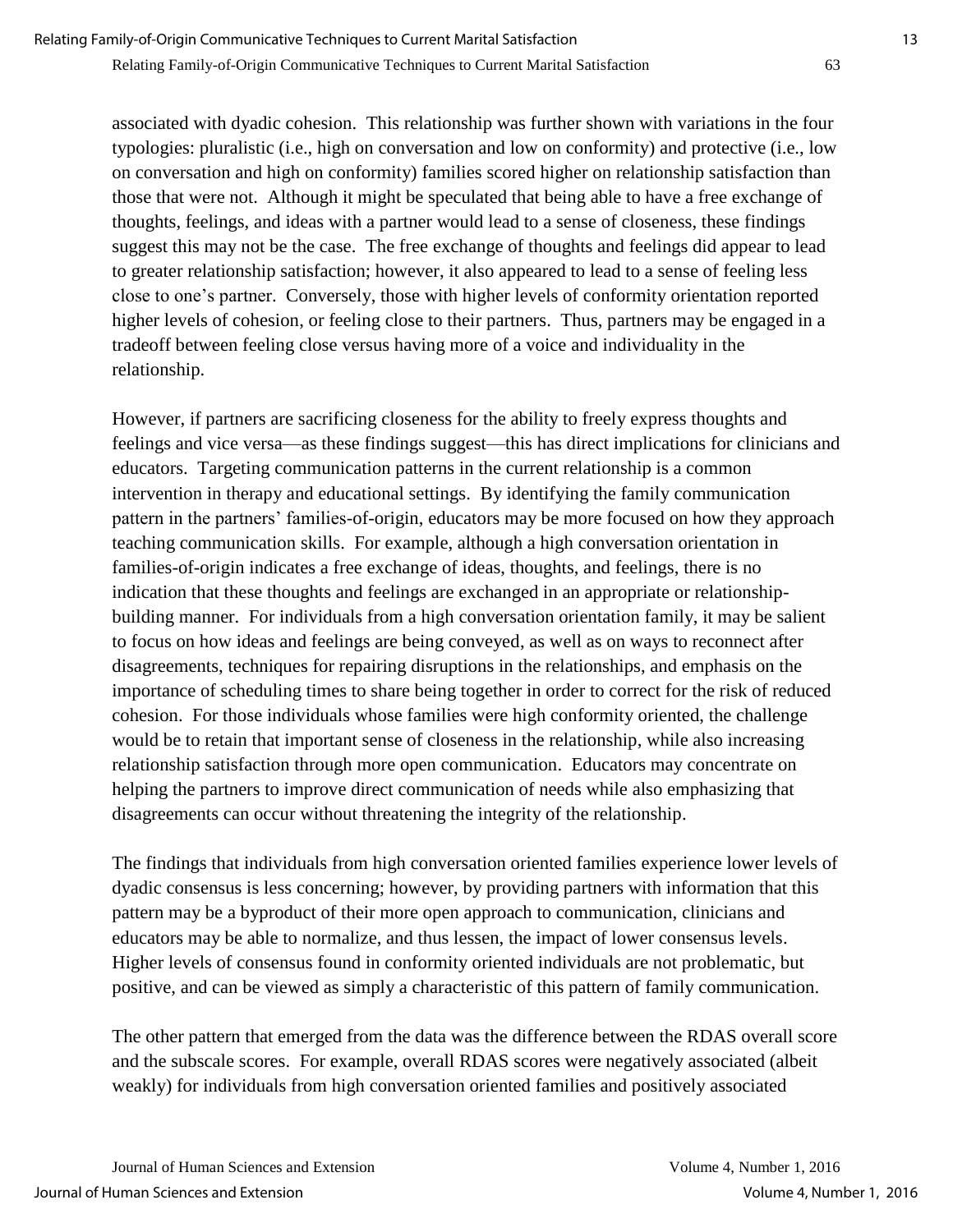(again, weakly) for those individuals from high conformity oriented households. Although this appears to be a contradiction, the lower scores for the consensus and cohesion subscales for conversation orientation and higher scores for consensus and cohesion subscales for conformity orientation undoubtedly accounted for the apparent contradiction between the overall dyadic adjustment scale scores and the relationship satisfaction subscale scores. However, for educators, the knowledge that this may be a consistent pattern for individuals who have these family communication patterns in their families-of-origin can help them to more accurately assess the strength of the relationship. It also underscores the need for clinicians and educators to view and interpret scores from the entire assessment tool before making conclusions.

Data indicated support for hypothesis three (i.e., conversation orientation and conformity orientation will vary based on the structure of the family-of-origin), and some interesting patterns emerged. For example, those growing up in a mother and stepfather household were more likely to use an open communication, high conversation oriented pattern, and those growing up in a mother-only family were highest in conformity orientation. Although caution should be exercised in drawing any conclusions, these findings do offer avenues of additional research and open up many questions. For example, if these findings were found to be consistent, what dynamics within the mother and stepfather configuration could explain the increased likelihood of a high conversation orientation? Since a mother-only home resulted in higher levels of conformity practices, and a mother and stepfather home probably spent some time as a motheronly home, what was it about the change in family structure that may have facilitated the change in family communication patterns? Does the need to recalibrate the family after the introduction of a new member into the spousal subsystem create an increased need for communication of thoughts and feelings that facilitates a conversation orientation?

In terms of implications, these findings add to the body of literature that indicates relationship patterns are established in families-of-origin and do have an impact on the quality of offspring's romantic relationships. Information drawn from this study's findings may be particularly useful to educators wanting to instill in parents the desire of increasing later relationship satisfaction in their children. The knowledge that fostering a high conversation orientation in their family in which open communication, free exchange of ideas, and expression of emotions are promoted could have the potential to yield results in future relationships may be of interest to them. Further drawing from these findings, clinicians and educators may want to inform parents that open communication may result in a sense of disconnection at times, and therefore, modeling relationship repair and intentional reconnection after disagreements may also be useful skills that could impact their children's future relational happiness.

This study does have limitations. Probably the most salient is that data were collected from individuals only as opposed to couples. Therefore, the researchers were unable to determine what the impact on relationship satisfaction would be for couples in which partners had different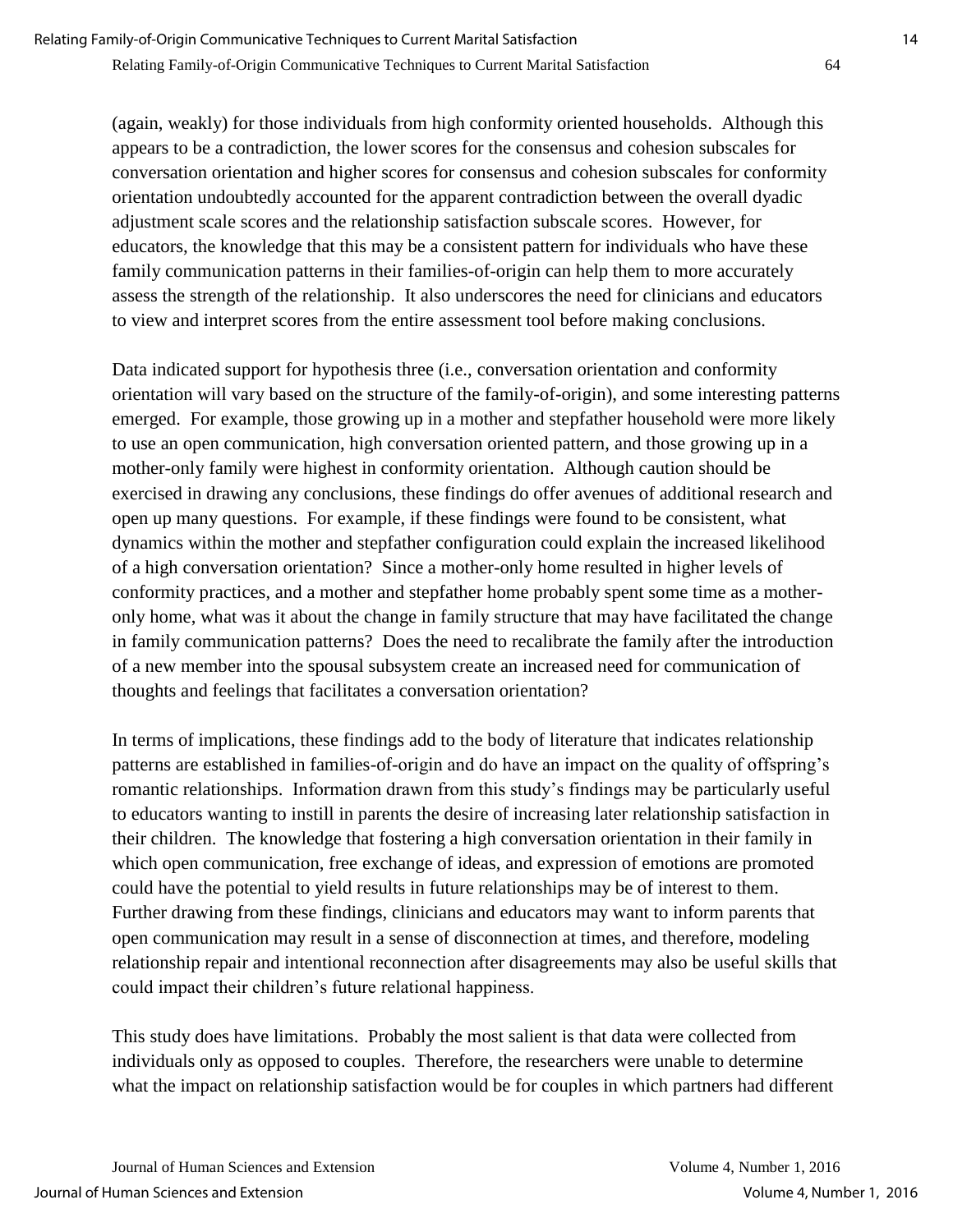family-of-origin family communication patterns. Future research would benefit from an exploration of how each partner's family-of-origin orientation would interact with the other partner's and impact the relationship satisfaction of each. Finally, as with all retrospective studies, the designation of conversation orientation or conformity orientation for participants' families-of-origin was based on participants self-report and experiences of several years prior to the study. As all participants were currently married, and therefore, not living in their family-oforigin, their responses to the RFCPS were, of necessity, based on their memory. Since current perceptions of past events are subject to reauthoring based on life experiences, and in this case, on the desire to view one's family-of-origin experiences as positive, care should be given to any interpretation of findings accordingly.

In conclusion, this study provided support for the idea that communication patterns are transmitted intergenerationally and that they can be measured and assessed in an educational setting. In addition, the study found that higher levels of conversation orientation in a participant's family-of-origin were positively linked to relationship satisfaction in his or her own marriage, and higher levels of conformity orientation in a participant's family-of-origin were negatively linked to relationship satisfaction in his or her own marriage. Patterns that emerged in scores of the RDAS subscales indicated avenues of intervention and education for couples, including an increased emphasis on relationship repair and reconnection. The ease of using the RFCPS and RDAS in educational and therapeutic settings should further the generalizability of these results.

# **References**

- Amato, P. R., & DeBoer, D. D. (2001). The transmission of marital instability across generations: Relationship skills or commitment to marriage? *Journal of Marriage and Family, 63*(4), 1038–1051. doi:10.1111/j.1741-3737.2001.01038.x
- Andrews, J. A., Foster, S. L., Capaldi, D., & Hops, H. (2000). Adolescent and family predictors of physical aggression, communication, and satisfaction in young adult couples: A prospective analysis. *Journal of Consulting and Clinical Psychology, 68*(2), 195–208. doi:10.1037/0022-006X.68.2.195
- Aquilino, W. S. (1996). The life course of children born to unmarried mothers: Childhood living arrangements and young adult outcomes. *Journal of Marriage and the Family, 58*(2), 293–310. doi:10.2307/353496
- Baker, T. C. (2011). *Impact of family structure on the academic achievement and behavior of high school students* (Doctoral dissertation). Retrieved from Dissertation Abstracts International Section A: Humanities and Social Sciences. (Order no: AAI3536899).
- Baxter, L. A., & Clark, C. L. (1996). Perceptions of family communication patterns and the enactment of family rituals. *Western Journal of Communication, 60*(3), 254–268. doi:10.1080/10570319609374546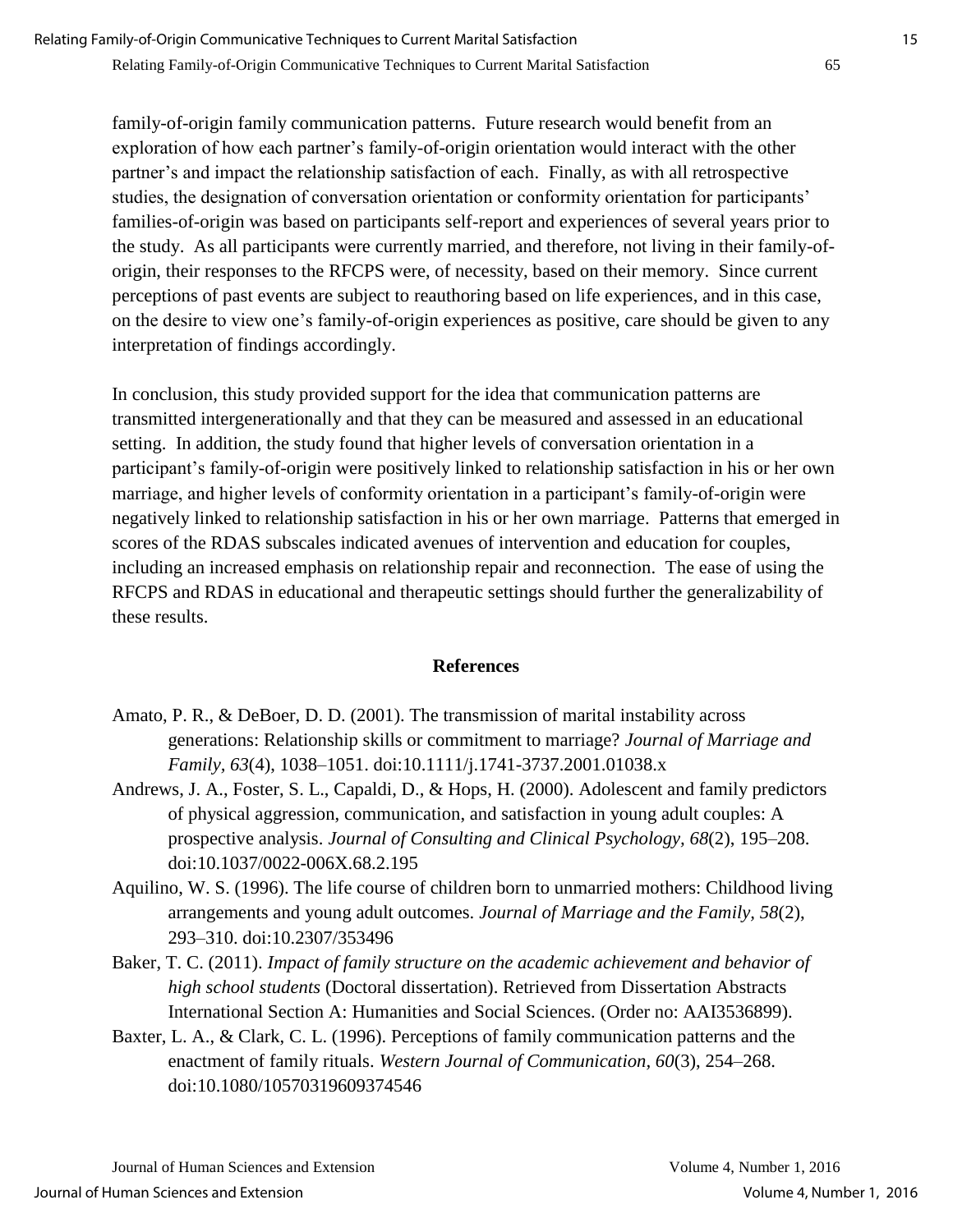- Berns, R. M. (2013). *Child, family, school, community: Socialization and support.* Belmont, CA: Wadsworth.
- Björklund, A., Ginther, D. K., & Sundström, M. (2007). Family structure and child outcomes in the USA and Sweden. *Journal of Population Economics, 20*(1), 183–201. doi:10.1007/s00148-006-0094-7
- Booth-Butterfield, M., & Sidelinger, R. (1998). The influence of family communication on the college-aged child: Openness, attitudes and actions about sex and alcohol. *Communication Quarterly, 46*(3), 295–308. doi:10.1080/01463379809370103
- Busby, D. M., Christensen, C., Crane, D. R., & Larson, J. H. (1995). A revision of the Dyadic Adjustment Scale for use with distressed and nondistressed couples: Construct hierarchy and multidimensional scales. *Journal of Marital and Family Therapy, 21*(3), 289–308. doi:10.1111/j.1752-0606.1995.tb00163.x
- Carrére, S., Buehlman, K. T., Gottman, J. M., Coan, J. A., & Ruckstuhl, L. (2000). Predicting marital stability and divorce in newlywed couples. *Journal of Family Psychology, 14*(1), 42–58. doi:10.1037/0893-3200.14.1.42
- Cornelius, T. L., Shorey, R. C., & Beebe, S. M. (2010). Self-reported communication variables and dating violence: Using Gottman's marital communication conceptualization. *Journal of Family Violence, 25*(4), 439–448. doi:10.1007/s10896-010-9305-9
- Dennison, R. P., Koerner, S. S., & Segrin, C. (2014). A dyadic examination of family-of-origin influence on newlyweds' marital satisfaction. *Journal of Family Psychology, 28*(3), 429– 435. doi:10.1037/a0036807
- Dillman, D. A., Smyth, J. D., & Christian, L. M. (2009). *Internet, mail, and mixed-mode surveys: The tailored design method* (3<sup>rd</sup> ed.). Hoboken, NJ: John Wiley & Sons.
- Dinero, R. E., Conger, R. D., Shaver, P. R., Widaman, K. F., & Larsen-Rife, D. (2011). Influence of family of origin and adult romantic partners on romantic attachment security. *Couple and Family Psychology: Research and Practice, 1*(S), 16–30. doi:10.1037/2160-4096.1.S.16
- Dumlao, R., & Botta, R. A. (2000). Family communication patterns and the conflict styles young adults use with their fathers. *Communication Quarterly, 48*(2), 174–189. doi:10.1080/01463370009385589
- Fitzpatrick, M. A., & Ritchie, L. D. (1994). Communication schemata within the family: Multiple perspectives on family interaction. *Human Communication Research, 20*(3), 275–301. doi:10.1111/j.1468-2958.1994.tb00324.x
- Gardner, B. C., Busby, D. M., Burr, B. K., & Lyon, S. E. (2011). Getting to the root of relationship attributions: Family-of-origin perspectives on self and partner views. *Contemporary Family Therapy, 33*(3), 253–272. doi:10.1007/s10591-011-9163-5
- Gottman, J. M., Gottman, J. S., & DeClaire, J. (2006). *Ten lessons to transform your marriage.*  New York, NY: Three Rivers Press.
- Harris, H. L. (2013). Counseling single-parent multiracial families. *The Family Journal, 21*(4), 386–395. doi:10.1177/1066480713488526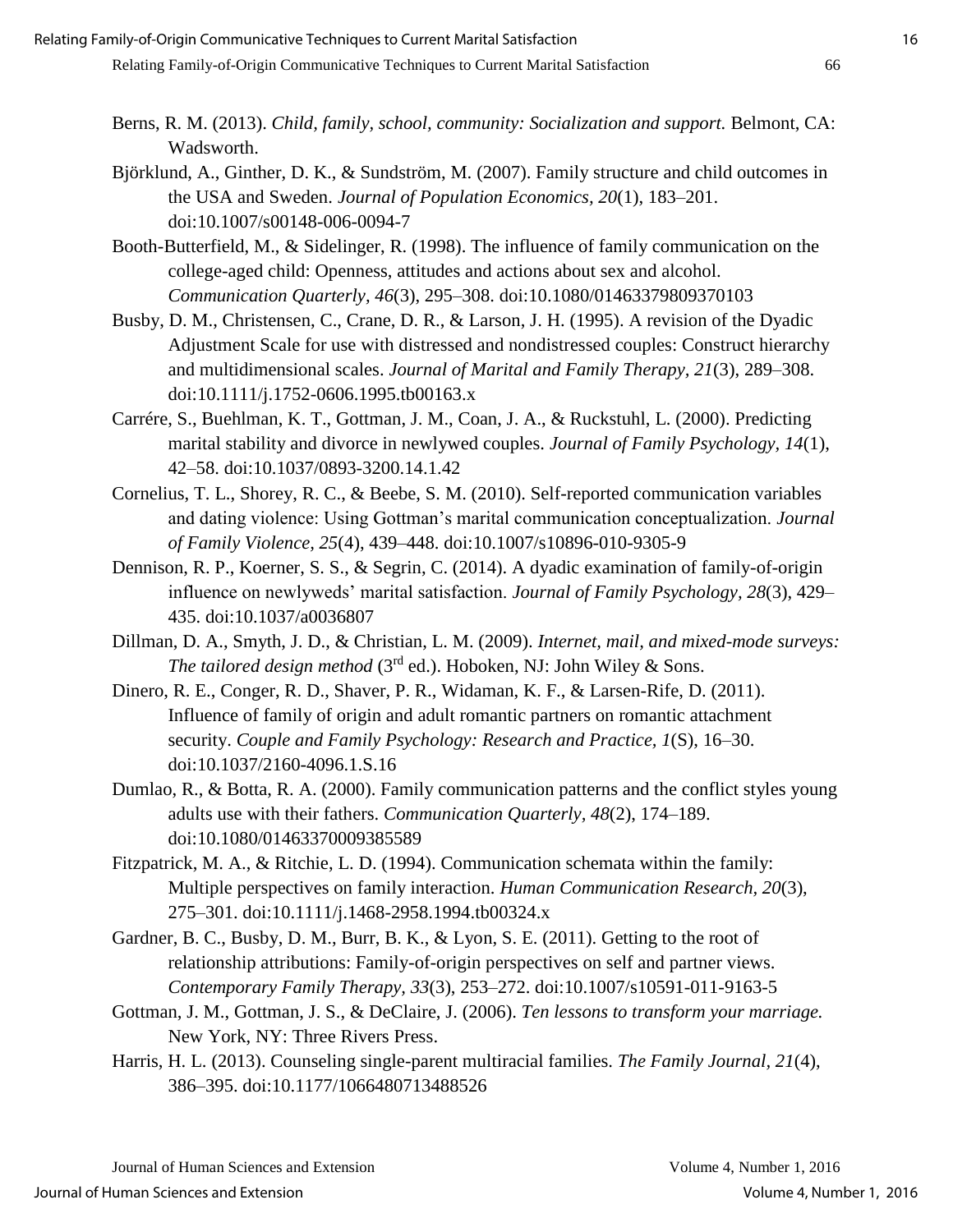- Kelly, L., Keaten, J., Finch, C., Duarte, I., Hoffman, P., & Michels, M. (2002). Family communication patterns and the development of reticence. *Communication Education, 51*(2), 202–209. doi:10.1080/03634520216506
- Koerner, A. F., & Fitzpatrick, M. A. (1997). Family type and conflict: The impact of conversation orientation and conformity orientation on conflict in the family. *Communication Studies, 48*(1), 59–75. doi:10.1080/10510979709368491
- Koerner, A. F., & Fitzpatrick, M. A. (2002). You never leave your family in a fight: The impact of family of origin on conflict-behavior in romantic relationships. *Communication Studies, 53*(3), 234–251. doi:10.1080/10510970209388588
- Koesten, J. (2004). Family communication patterns, sex of subject, and communication competence. *Communication Monographs, 71*(2), 226–244. doi:10.1080/0363775052000343417
- Koesten, J., & Anderson, K. (2004). Exploring the influence of family communication patterns, cognitive complexity, and interpersonal competence on adolescent risk behaviors. *Journal of Family Communication, 4*(2), 99–121. doi:10.1207/s15327698jfc0402\_2
- Ledermann, T., Bodenmann, G., Rudaz, M., & Bradbury, T. N. (2010). Stress, communication, and marital quality in couples. *Family Relations, 59*(2), 195–206. doi:10.1111/j.1741- 3729.2010.00595.x
- Litzinger, S., & Gordon, K. C. (2005). Exploring relationships among communication, sexual satisfaction, and marital satisfaction. *Journal of Sex & Marital Therapy, 31*(5), 409–424. doi:10.1080/00926230591006719
- Locke, D. C., & Bailey, D. F. (2014). *Increasing multicultural understanding* (3<sup>rd</sup> ed.). Thousand Oaks, CA: Sage.
- Markman, H. J., Stanley, S. M., & Blumberg, S. L. (2010). *Fighting for your marriage.* San Francisco, CA: Jossey-Bass.
- Masarik, A. S., Conger, R. D., Martin, M. J., Donnellan, M. B., Masyn, K. E., & Lorenz, F. O. (2013). Romantic relationships in early adulthood: Influences of family, personality, and relationship cognitions. *Personal Relationships, 20*(2), 356–373. doi:10.1111/j.1475- 6811.2012.01416.x
- McLeod, J., & Chaffee, S. (1972). The construction of social reality. In J. T. Tedeschi (Ed.), *The social influence processes* (pp. 50–99). Chicago, IL: Aldine-Atherton.
- Miller, N. B., & Kannae, L. A. (1999). Predicting marital quality in Ghana. *Journal of Comparative Family Studies, 30,* 599-615.
- Olson, D., Olson-Sigg, A., & Larson, P. J. (2008). *The couple checkup: Find your relationship strengths.* Nashville, TN: Thomas Nelson.
- Powers, D. A. (2005). Effects of family structure on the risk of first premarital birth in the presence of correlated unmeasured family effects. *Social Science Research, 34*(3), 511– 537. doi:10.1016/j.ssresearch.2004.04.007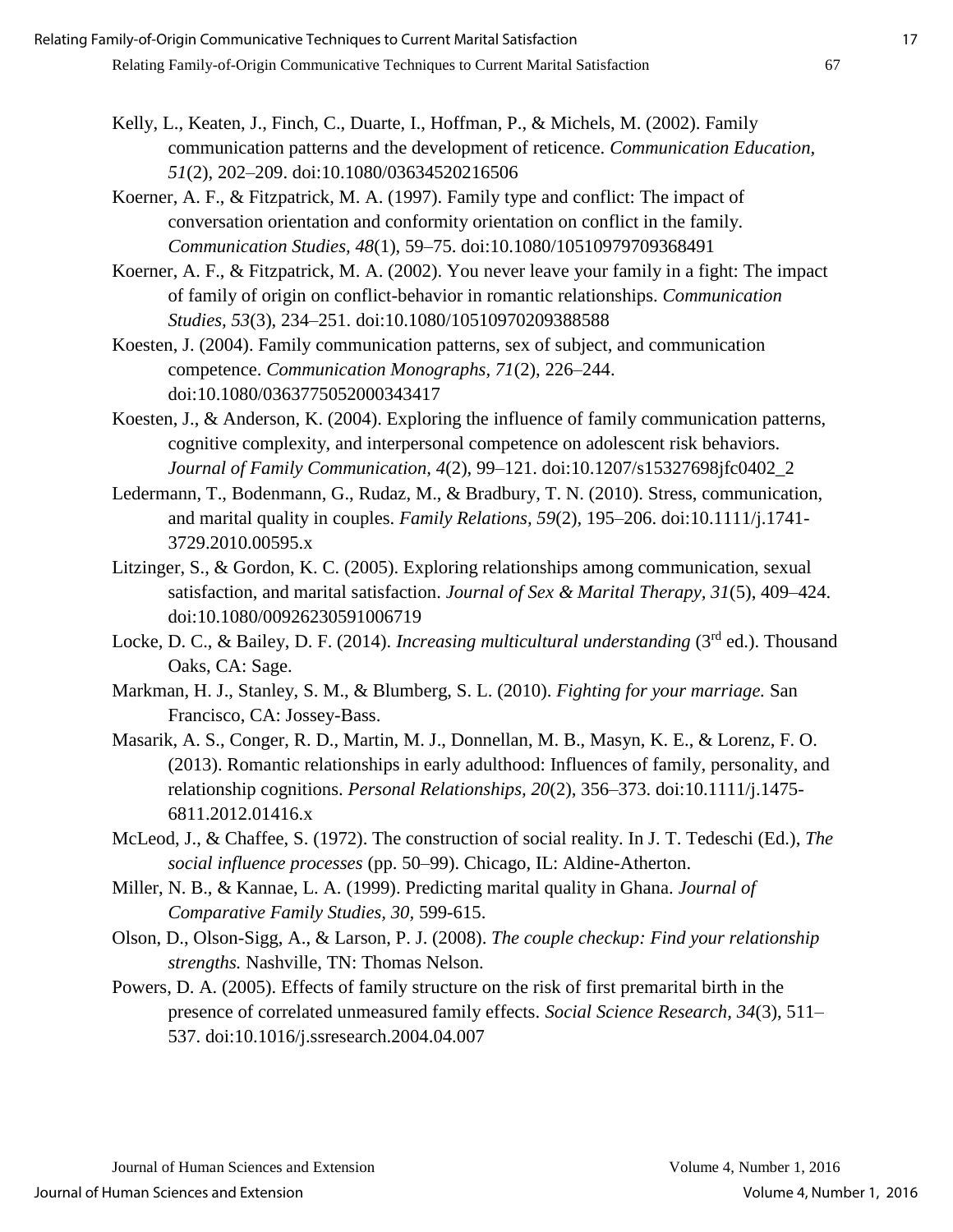- Rehman, U. S., & Holtzworth-Munroe, A. (2006). A cross-cultural analysis of the demandwithdraw marital interaction: Observing couples from a developing country. *Journal of Consulting and Clinical Psychology, 74*(4), 755–766. doi:10.1037/0022-006X.74.4.755
- Ritchie, L. D., & Fitzpatrick, M. A. (1990). Family communication patterns: Measuring intrapersonal perceptions of interpersonal relationships. *Communication Research, 17*(4), 523–544. doi:10.1177/009365090017004007
- Rogge, R. D., Bradbury, T. N., Hahlweg, K., Engl, J., & Thurmaier, F. (2006). Predicting marital distress and dissolution: Refining the two-factor hypothesis. *Journal of Family Psychology, 20*(1), 156–159. doi:10.1037/0893-3200.20.1.156
- Sabatelli, R. M., & Bartle-Haring, S. (2003). Family-of-origin experiences and adjustment in married couples. *Journal of Marriage and Family, 65*(1), 159–169. doi:10.1111/j.1741- 3737.2003.00159.x
- Schoebi, D., Karney, B. R., & Bradbury, T. N. (2012). Stability and change in the first 10 years of marriage: Does commitment confer benefits beyond the effects of satisfaction? *Journal of Personality and Social Psychology, 102*(4), 729–742. doi:10.1037/a0026290
- Schrodt, P. (2009). Family strength and satisfaction as functions of family communication environments. *Communication Quarterly, 57*(2), 171–186. doi:10.1080/01463370902881650
- Schrodt, P., Witt, P. L., & Messersmith, A. S. (2008). A meta-analytical review of family communication patterns and their associations with information processing, behavioral, and psychosocial outcomes. *Communication Monographs, 75*(3), 248–269. doi:10.1080/03637750802256318
- Sheppard, P., Garcia, J. R., & Sears, R. (2014). A not-so-Grim tale: How family structure influences reproductive and risk-taking outcomes in a historical US population. *PLOS ONE, 9*(3), 1–16. doi:10.1371/journal.pone.0089539
- Sprecher, S., Metts, S., Burleson, B., Hatfield, E., & Thompson, A. (1995). Domains of expressive interaction in intimate relationships: Associations with satisfaction and commitment. *Family Relations, 44*(2), 203–210. doi:10.2307/584810
- Story, L. B., Karney, B. R., Lawrence, E., & Bradbury, T. N. (2004). Interpersonal mediators in the intergenerational transmission of marital dysfunction. *Journal of Family Psychology, 18*(3), 519–529. doi:10.1037/0893-3200.18.3.519
- Strait, J. G., Sandberg, J. G., Larson, J. H., & Harper, J. M. (2015). The relationship between family-of-origin experiences and sexual satisfaction in married couples. *Journal of Family Therapy, 37*(3), 361–385. doi:10.1111/1467-6427.12007
- Wolfinger, N. H. (2003). Family structure homogamy: The effects of parental divorce on partner selection and marital stability. *Social Science Research, 32*(1), 80–97. doi:10.1016/S0049-089X(02)00014-5
- Wu, Z., Hou, F., & Schimmele, C. M. (2008). Family structure and children's psychosocial outcomes. *Journal of Family Issues, 29*(12), 1600–1624. doi:10.1177/0192513X08322818